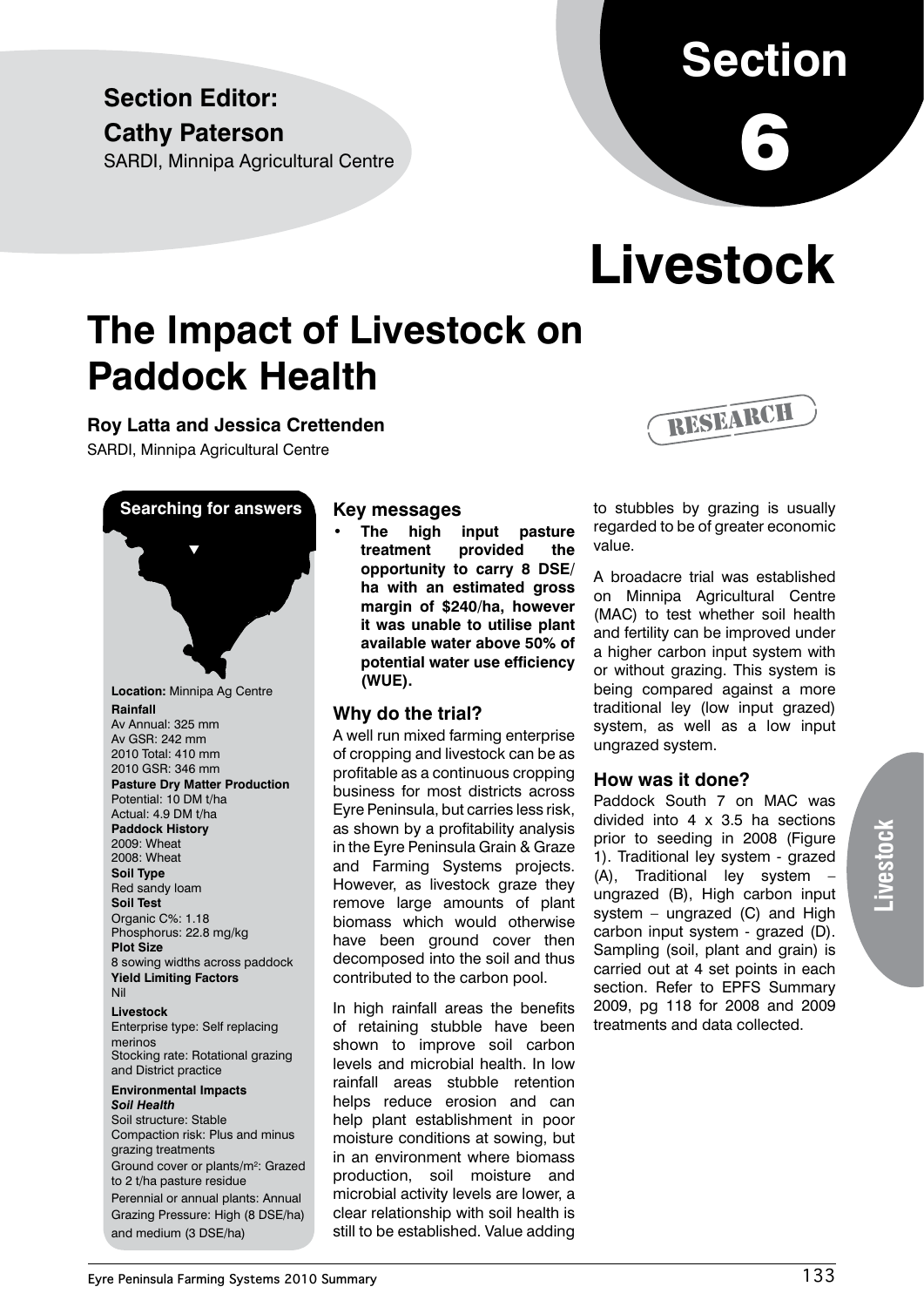**Water Use:** Runoff potential: Low **Resource Efficiency:** Energy/fuel use: Standard Greenhouse gas emissions (CO<sub>2</sub>, NO2, methane): Cropping and Livestock **Social/Practice** Time (hrs): No extra Clash with other farming operations: standard practice Labour requirements: Livestock may require supplementary feeding and regular checking **Economic** Infrastructure/operating inputs: High

input system has higher input costs Cost of adoption risk: Low

In 2010 there was a pasture phase imposed on all the treatments, initially the stubble on plots A and D were grazed from 24 to 31 March. Soil chemical analysis and water use efficiency estimates were made from soil water content (SWC) measurements collected on 23 March and 24 November (SWC only). Annual medic (Angel  $@$  5 kg/ha with 30 kg/ha of DAP) was sown on 22 April on Plots C and D, the high carbon input ungrazed and grazed sections respectively. Further grazing of plots A and D

occurred from 16 to the 30 August and then 23 November to the 14 December. Biomass production figures were collected pre and post all grazing events. Medic seed pods were collected, processed and seed yields estimated pre and post the November – December grazing event. Selective chemical grass control was applied to all treatments.



*Figure 1 Paddock plan, South 7 MAC*

(WUE) of the 4 treatments.

#### **What happened?**

2010 was the third year of the trial and the first with a pasture phase.

Table 1 presents the chemical soil analysis, soil water content (SWC), biomass production and the estimated water use efficiency

Organic carbon percentage has not increased from the 2008 site mean of 1.2 and 0.6% in the 0-10 and 10-60 cm soil profiles respectively. Treatments did not use the available soil water and with

345 mm April-October growing season rainfall (an estimated 230 mm of plant available water) biomass and WUE figures were relatively low, however 55 mm in late October coincided with the onset of senescence of the annual medic.

| <b>System</b>                            |             | Organic C (%) |                 | SWC (mm 0 - 60 cm) | <b>Biomass</b> | <b>WUE</b>         |
|------------------------------------------|-------------|---------------|-----------------|--------------------|----------------|--------------------|
|                                          | $0-10$ (cm) | $10-60$ (cm)  | <b>Mar 2010</b> | <b>Nov 2010</b>    | DM t/ha        | kg DM/ha<br>of PAW |
| Traditional ley system -<br>grazed (A)   | 1.1         | 0.6           | 27              | 40                 | $1.8**$        |                    |
| Traditional ley system -<br>ungrazed (B) |             | 0.5           | 21              | 38                 | 3.9            | 17                 |
| High input system -<br>ungrazed (C)      |             | 0.6           | 24              | 32                 | 4.9            | 21                 |
| High input system -<br>grazed (D)        | 1.2         | 0.5           | 23              | 36                 | $3.8**$        |                    |

*\* WUE, water use efficiency figures take into account 345 mm of growing season rainfall and soil water content in March and November.*

*\*\* WUE was not calculated as no physical measurement of biomass loss due to grazing was made.*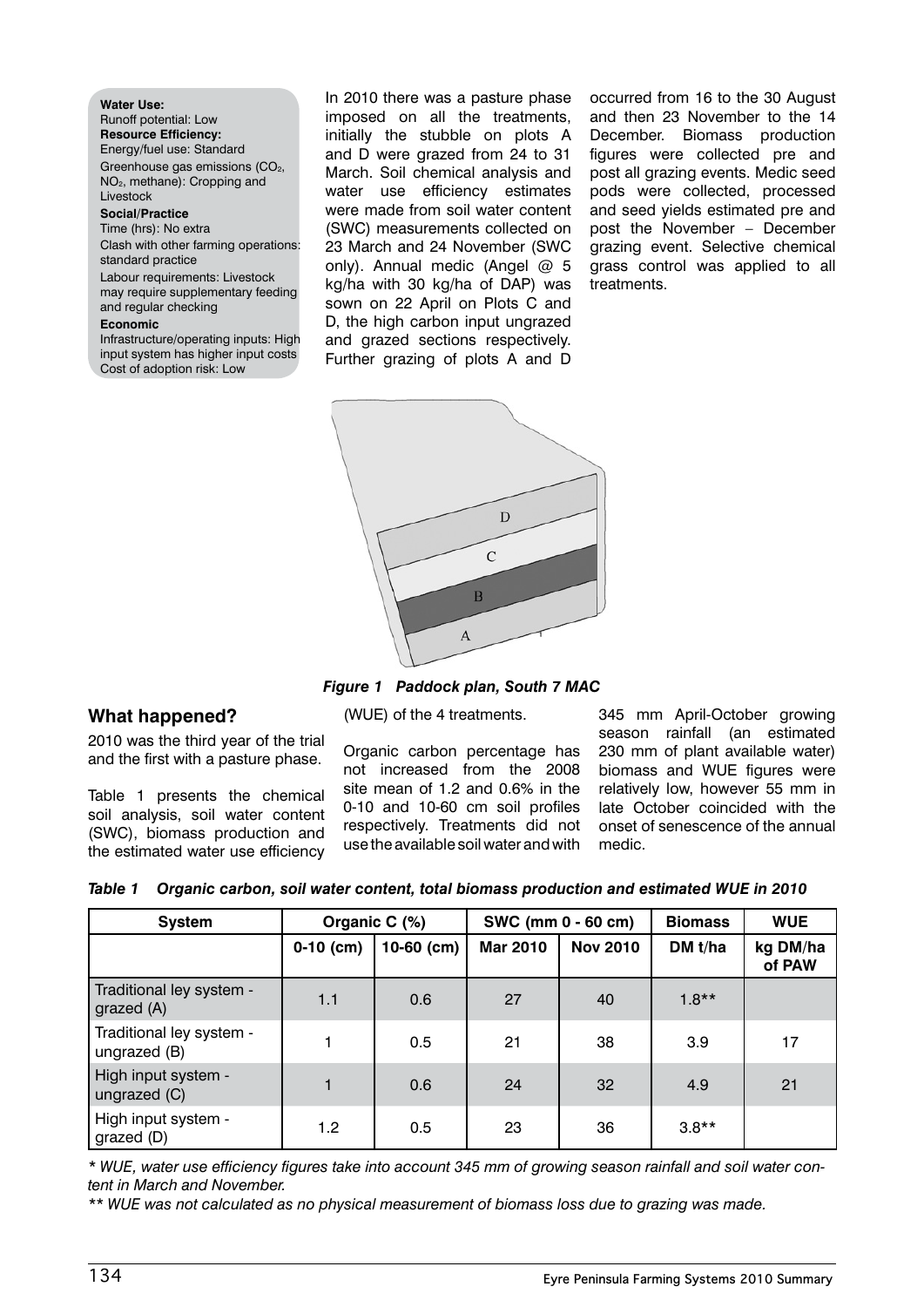*Table 2 Comparative maintenance of plant residues over 12 months in response to grazing and pasture inputs, and livestock grazing days over the three March, August and November/December grazing periods*

| <b>System</b>                            | Plant residue (t/ha) |                    | <b>DSE grazing days</b> |                   |                    |                         |
|------------------------------------------|----------------------|--------------------|-------------------------|-------------------|--------------------|-------------------------|
|                                          | <b>Dec</b><br>2009   | <b>Dec</b><br>2010 | Mar<br>2010             | Aug<br>2010       | <b>Nov</b><br>2010 | <b>Annual</b><br>DSE/ha |
| Traditional ley system -<br>grazed (A)   | 2.9                  | 2.1                | 200 <sup>a</sup>        | 120 <sup>c</sup>  | 750 <sup>e</sup>   | 3                       |
| Traditional ley system -<br>ungrazed (B) | 3.5                  | 3.1                |                         |                   |                    |                         |
| High input system -<br>ungrazed (C)      | 4.7                  | 4.2                |                         |                   |                    |                         |
| High input system -<br>grazed (D)        | 3.6                  | 3.3                | 200 b                   | 1200 <sup>d</sup> | 1500 <sup>f</sup>  | 8                       |

*a 40 days grazing with 5 sheep @ 1 DSE, b14 days grazing with 28 sheep @ 1DSE, c 14 days grazing with 7 sheep @ 1.2 DSE, d14 days grazing with 70 sheep @ 1.2 DSE, e21 days grazing with 24 sheep @ 1.5 DSE and f 21 days grazing with 48 sheep @ 1.5 DSE*

#### **What does this mean?**

The 2010 pasture phase has resulted in a lower crop residue carryover than 2009 and was unable to utilise plant available water above 50% of potential water use efficiency irrespective of treatment; plus or minus grazing, improved sown annual medic or a self regenerating pasture, however reducing the available water by the 55 mm late October event, which coincided with the onset of

senescence of the annual medic and may not have been available. If that was the case the WUE figure would increase to above 60% of potential.

The 2010 high input pasture production treatment provided the opportunity to carry 8 DSE/ha with an estimated gross margin of \$30/ DSE, \$240/ha from grazing.

Over the next 3 seasons measurements will be continued to be carried out to assess any changes to soil or crop performance in the farming systems, followed by financial assessment to evaluate the merits of each system.

#### **Acknowledgements**

We gratefully acknowledge the help of Mark Klante, Trent Brace and Brett McEvoy for their assistance.

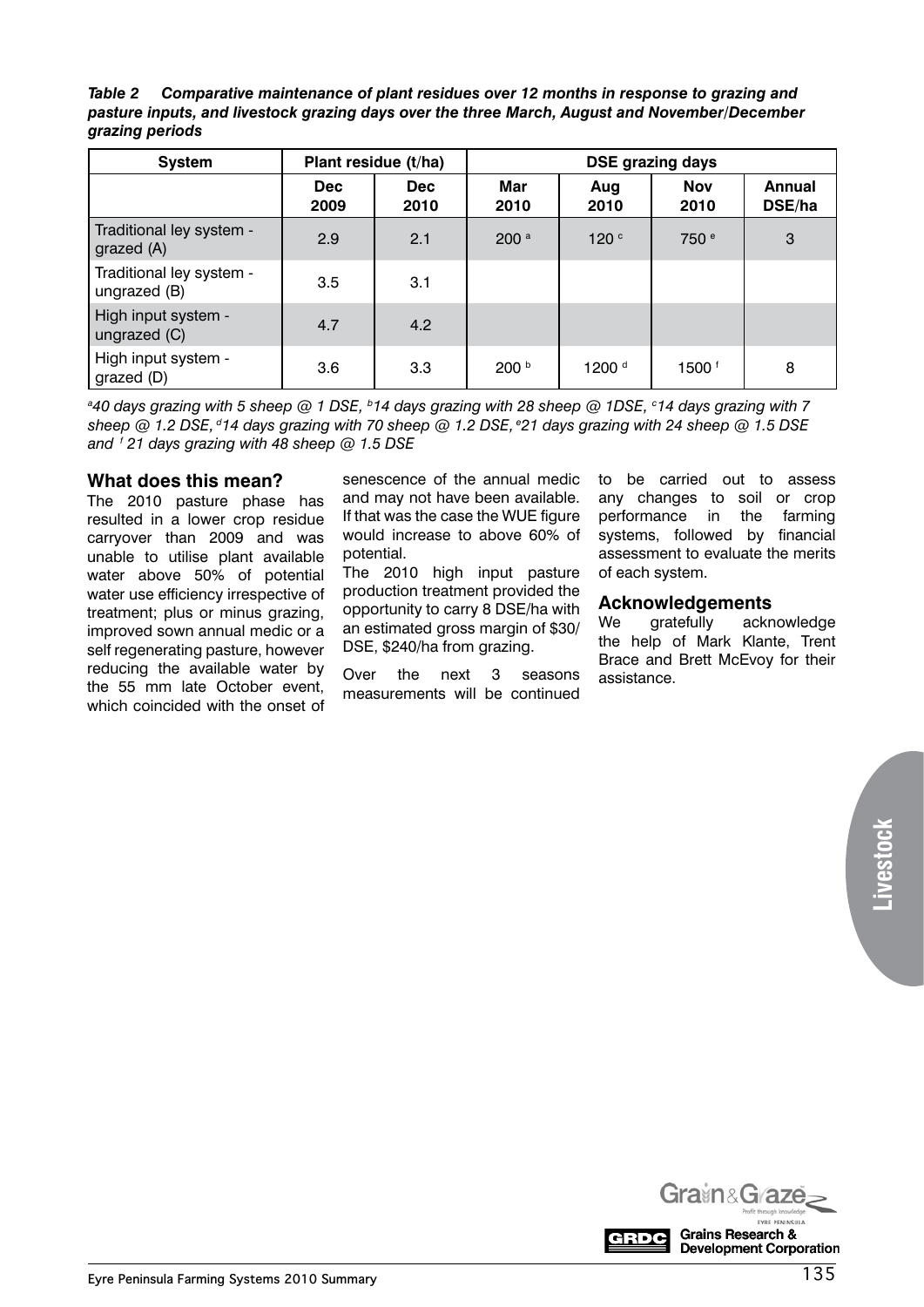## **Forage Crops for Grazing at MAC 2010**

#### **Roy Latta and Ian Richter**

SARDI, Minnipa Agricultural Centre





**Location:** Minnipa Ag Centre **Rainfall** Av Annual: 325 mm Av GSR: 242 mm 2010 Total: 410 mm 2010 GSR: 346 mm

**Paddock History** 2008: Wheat

2009: Wheat

**Soil Type** Red sandy loam

**Plot Size** 20 x 1.5 m x 3 reps

**Yield Limiting Factors** Nil

#### **Environmental Impacts**

*Soil Health* Soil structure: High organic carbon Compaction risk: Low to medium

#### **Social/Practice**

Time (hrs): Sowing pre normal seeding Clash with other farming operations: Standard management Labour requirements: Labour to shift sheep

#### **Economic**

Infrastructure/Operating inuts: Grazing benefits requiring electric fence, portable trough Cost of adoption risk: Low

#### **Key messages**

- **• Simulated grazing up to early tillering on cereals caused only a minor reduction in grain yield.**
- **• There are broad leaf field crop alternatives, forage peas and vetch, that as a monoculture or as component of a cereal or oilseed mixture can increase total (anthesis) biomass production.**

**• There are further opportunities to develop farming systems around the multipurpose break crops on upper Eyre Peninsula.**

#### **Why do the trial?**

Increasing variation in rainfall patterns may require consideration of multi purpose crops for mixed farming systems. There are a range of alternative field crops that may produce more biomass than current wheat cultivars and can provide options in terms of enterprise diversification, i.e. grazing/stored forage/grain or sometimes combinations of all three.

The aim of this trial is to provide data to assist in decision making when planning to use a field crop as a potential resource for grazing, hay and/or grain based on seasonal conditions, while in some cases utilising the benefits of a break crop within the cropping rotation.

#### **How was it done?**

In paddock North 12 on Minnipa Agricultural Centre, field crop varieties (species, varieties and sowing rates are listed in Table 1) were sown into 20 x 1.5 m plots replicated 3 times on 31 May. Sowing rates were adjusted to establish 150 plants/m<sup>2</sup> of cereals, 75 of pulses and 50 of canola. DAP @ 60 kg/ha was applied at seeding, no further fertiliser or weed control was applied.

Plant counts, early biomass production and simulated grazing on 1 replicate (mowing) was carried out on 5 August and biomass production measurements were repeated on 28 September (approximately at anthesis) with grain harvest completed on 3 December from both the mown and unmown plots.

#### **What happened?**

Established plant numbers were 10 – 20% below targeted density. The barley and the forage pea produced the highest early biomass production, the winter wheat, Naparoo, canola and vetch the lowest. At anthesis the vetch oat and vetch canola mixtures produced the highest biomass yield, the winter wheat the lowest. Grain yield from the barley was highest, the vetch and canola lowest. Grain yield following mowing in August was similar to the unmown plots in the wheat, barley and oats, and was reduced by the greatest amount in the triticale, forage pea and barley.

Table 3 presents the estimated gross margins from sowing cereals for grazing, cutting hay or grain recovery in good seasonal conditions.

#### **What does this mean?**

The study has evaluated a range of crops that can provide both a risk management strategy in a mixed farming enterprise along and in some cases with a disease break and N input in the rotation. It has supported previous studies with cereals that have shown that grazing into early tillering on cereals will have only a limited impact on grain yield. These results were enhanced by 350 mm of growing season rainfall (66, 68 and 72 mm in August, September and October respectively).

This study has also shown that there are broad leaf alternatives, forage peas and vetch, that as a monoculture or as component of a cereal or oilseed mixture can increase total (anthesis) biomass production. The results suggest that there are further opportunities to develop farming systems around the multipurpose break crops on upper EP.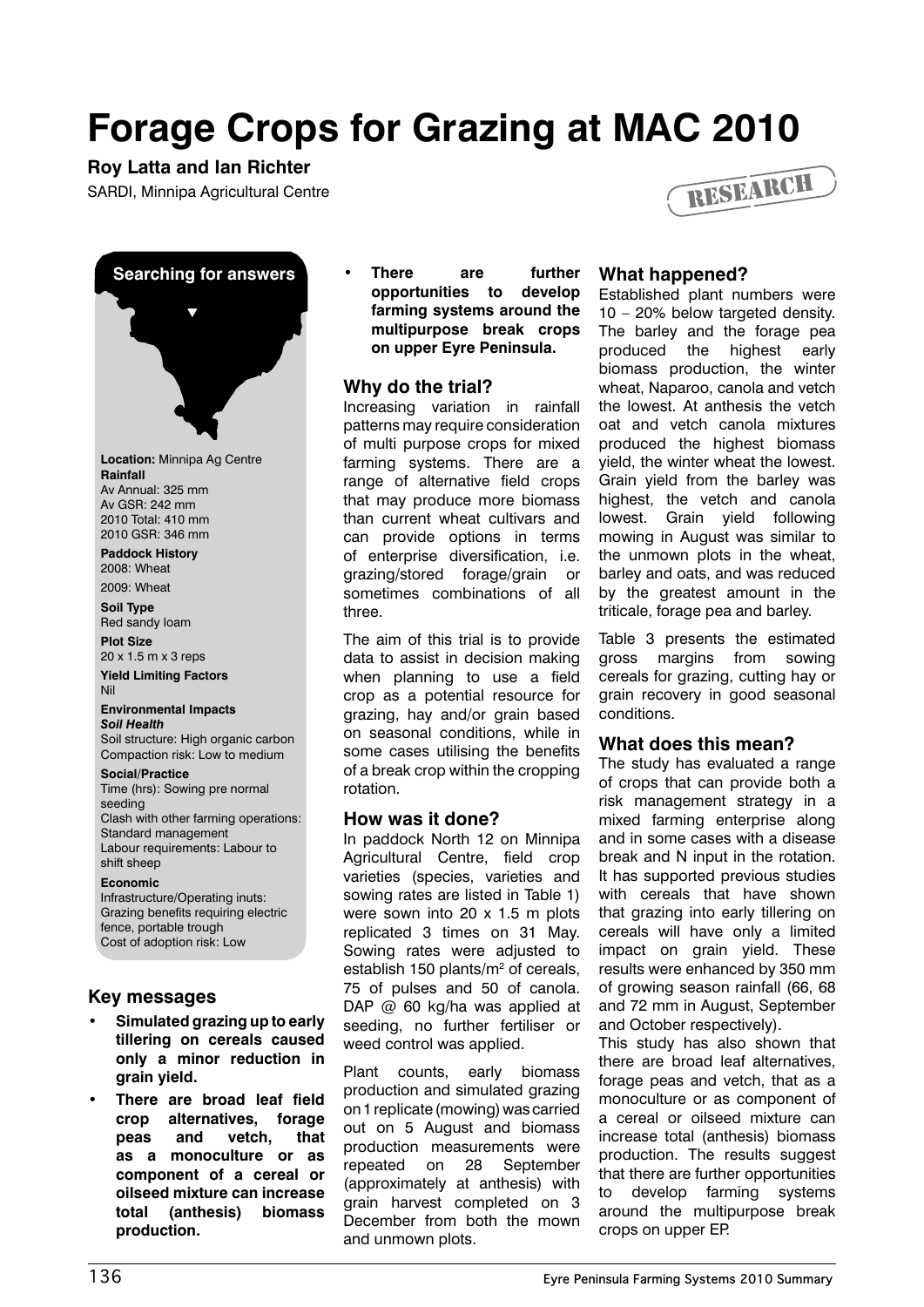#### *Table 1 Field crops sown and sowing rate (kg/ha)*

| Crop               | <b>Variety</b>          | Sowing rate (kg/ha) |
|--------------------|-------------------------|---------------------|
| Wheat              | Naparoo & Gladius       | 50                  |
| Barley             | Barque                  | 50                  |
| Oats               | Wintaroo                | 50                  |
| Triticale          | <b>Rufus</b>            | 70                  |
| Canola             | Tarcoola                | $\overline{4}$      |
| Forage Peas        | Morgan                  | 70                  |
| Vetch              | <b>Blanchefleur</b>     | 16                  |
| Oats + Forage Peas | Wintaroo + Morgan       | $25 + 35$           |
| $Oats + Vetch$     | Wintaroo + Blanchefleur | $25 + 8$            |
| Canola + Vetch     | Tarcoola + Blanchefleur | $2 + 8$             |

*Table 2 Plant establishment (plants/m2 ), Zadocks growth stages on 5 August and biomass production (DM t/ha) on 5 August and 28 September, and grain yield (t/ha) in 2010*

|                        | 5 August              |                   |         | 28 September | Not mown           | Mown |
|------------------------|-----------------------|-------------------|---------|--------------|--------------------|------|
| <b>Variety</b>         | plants/m <sup>2</sup> | <b>Zadocks GS</b> | DM t/ha | DM $t/ha$    | Grain Yield (t/ha) |      |
| Naparoo                | 130                   | $1/5 - 2/5$       | 0.4     | 1.9          | 2.9                | 2.6  |
| Gladius                | 122                   | $1/6 - 2/2$       | 0.6     | 3.9          | 2.7                | 2.4  |
| <b>Barque</b>          | 133                   | $1/6 - 2/2$       | 1.0     | 4.5          | 3.4                | 2.7  |
| Wintaroo               | 126                   | $1/5 - 2/4$       | 0.7     | 5.3          | 2.6                | 2.6  |
| <b>Rufus</b>           | 125                   | $1/6 - 2/1$       | 0.7     | 5.4          | 2.9                | 1.8  |
| Tarcoola               | 38                    | 7                 | 0.4     | 3.9          | 0.8                | 0.6  |
| Morgan                 | 64                    | 10                | 0.9     | 3.6          | 2.8                | 1.9  |
| Blanchefleur           | 69                    | 6                 | 0.5     | 5.4          | 1.6                | 1.6  |
| Wintaroo + Morgan      | 102                   |                   | 0.7     | 5.3          | 2.8                | 2.5  |
| Wintaroo + Blanchfleur | 106                   |                   | 0.6     | 7.7          | 2.7                | 2.5  |
| Tarcoola + Blanchfleur | 60                    |                   | 0.7     | 6.7          | 2.5                | 2.2  |
| $LSD$ ( $P=0.05$ )     |                       |                   | 0.2     | 3.1          | 0.7                |      |

*Table 3 Gross margin (\$/ha) estimates from each component of the multipurpose enterprise*

|                        | <sup>a</sup> 5 August<br>(\$/ha) | <b>b28 September</b><br>(\$/ha) | <sup>c</sup> Unmown grain yield<br>(\$/ha) | <sup>d</sup> Mown grain yield<br>(\$/ha) |
|------------------------|----------------------------------|---------------------------------|--------------------------------------------|------------------------------------------|
| Naparoo                | 16                               | $-107$                          | 603                                        | 528                                      |
| Gladius                | 24                               | 39                              | 559                                        | 458                                      |
| <b>Barque</b>          | 40                               | 88                              | 538                                        | 402                                      |
| Wintaroo               | 28                               | 148                             | 302                                        | 297                                      |
| <b>Rufus</b>           | 28                               | 153                             | 319                                        | 158                                      |
| Tarcoola               | 16                               | 42                              | 274                                        | 124                                      |
| Morgan                 | 36                               | 21                              | 278                                        | 148                                      |
| Blanchefleur           | 20                               | 204                             | 102                                        | 100                                      |
| Wintaroo + Morgan      | 28                               | 146                             | 277                                        | 243                                      |
| Wintaroo + Blanchfleur | 24                               | 400                             | 266                                        | 231                                      |
| Tarcoola + Blanchfleur | 28                               | 319                             | 231                                        | 184                                      |

*a Grazing value was calculated by multiplying the DSE (based on 1 kg DM/DSE/day) by \$30 (gross margin/DSE) and dividing by proportion of year.* 

*b The 28 September hay production gross margins are based on collecting 65% of total available biomass with a \$115-130/t value and \$249/ha variable costs.*

*c Grain value calculated as \$250/t wheat, \$194/t barley and \$150/t oats, triticale and all feed grains (forage peas, vetch and mixtures),* 

*and \$535 canola with total variable costs from Farm Gross Margin Guide.*

*d The mown grain yield figures represent only 1 replicate and should be treated with caution.* 







**Livestock**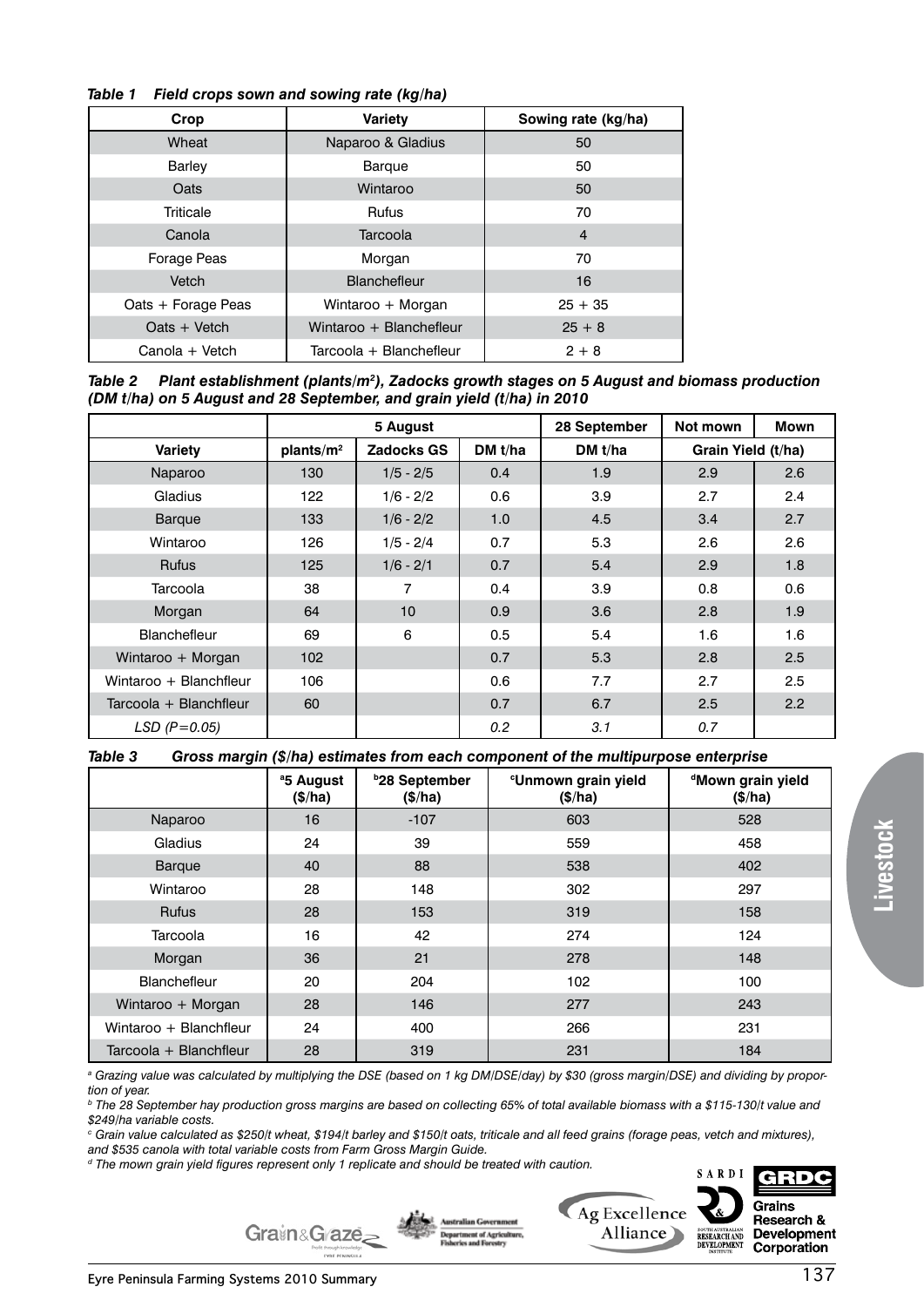### **Enrich - Identifying Forage Shrub Options for Eyre Peninsula** RESEARCH

Roy Latta<sup>1</sup>, Neil Ackland<sup>2</sup> and Jessica Crettenden<sup>1</sup> <sup>1</sup>SARDI, Minnipa Agricultural Centre <sup>2</sup>EPNRM, Port Lincoln



**Location:** Minnipa Ag Centre **Rainfall** Av Annual: 325 mm Av GSR: 242 mm 2010 Total: 410 mm 2010 GSR: 346 mm

**Paddock History** 2008: Wheat 2009: Wheat **Soil Type** Red sandy loam

**Location:** Piednippie Tim and Trecina Hollitt **Rainfall** Av Annual: 379 mm Av GSR: 305 mm 2010 Total: 456 mm 2010 GSR: 377 mm **Soil Type**

Grey calcareous sandy loam

#### **BOTH SITES**

**Plot size** Plant spacing 2 metres within rows and 3 metres between rows **Environmental Impacts Soil Health** Soil structure: Stable Compaction risk: Nil Ground cover or plants/m<sup>2</sup>: Forage shrubs Perennial or annual plants: Perennial Grazing Pressure: Nil **Water Use** Runoff potential: low **Resource Efficiancy** Energy/fuel use: Standard Greenhouse gas emissions (CO<sub>2</sub>, NO2, methane): Cropping and livestock **Social/Practice** Time (hrs): Extra livestock management Clash with other farming operations: Standard management Labour requirements: Livestock will require feed rotation or supplementry feeding and regular checking **Economic** Infrastructure/Operating inuts: High cost of establishment Cost of adoption risk: Low

#### **Key messages**

**• Trials of potential new fodder shrub species at Minnipa and Piednippie have shown generally strong establishment and early growth.** 

#### **Why do the trial?**

There are opportunities on Eyre Peninsula for a more resilient croplivestock system that allows for a highly flexible cropping program whilst maintaining a substantial livestock enterprise. Often this involves finding ways to gain greater grazing value and a more reliable forage base from soils that can be marginal for cropping. This has led to an interest in research that is aimed at identifying better perennial species than what is already available in low rainfall areas.

#### **How was it done?**

Fifteen species of perennials (Table 1) were planted at Minnipa as tubestock in July 2009, after the sites were deep ripped (30-50 cm deep) and weeds chemically controlled. Fourteen of the 15 species were planted in monoculture, and *Convulvulus remotus* (Pink Bindweed) was planted as a mixture with *Atriplex nummularia* (Old Man Saltbush). Each species was planted in plots of 36 seedlings, with each species replicated 4 times to account for soil, weed and germplasm variation across the site. The site was not grazed in 2010 to allow the shrubs time to establish. In autumn 2011 livestock will be introduced to both sites to quantify shrub performance under grazing. Ongoing measurements (Table 2) over the life of the trial will monitor shrub survival and growth. The Piednippie site was also established in 2009 using similar methods and includes mostly similar species (Table 1).

#### **What happened?**

Measurements taken at both sites have shown that *Atriplex nummularia*  has been the fastest growing shrub, with good establishment and survival. However the biomass production results give advantage to the taller shrubs with the height x width x depth calculation used. A width x depth x height calculation would benefit the ground cover types such as *Atriplex semibaccata*  (Creeping Saltbush).

#### **What does it mean?**

Measurements of shrub survival and growth will continue next year at Minnipa and Piednippie with livestock to be introduced to the site and more meaningful data of shrub performance under grazing will be collected. Grazing preferences by sheep for the different shrub species will also be assessed. This is an important consideration since diet selection by animals can tell us about nutritional and 'extra-nutritional' effects of plants that we cannot easily measure in the laboratory. Assessments of conventional forage quality will also be conducted and together with the survival and growth data, will provide more conclusive information on which to base forage shrub selection for the Eyre Peninsula environment. Shrub size and its early growth performance are important traits, but are not the only criteria to be considered when including new forage species into grazing systems.

#### **Acknowledgements**

We gratefully acknowledge the help of Tim and Trecina Hollitt for the opportunity to use their site for the project and the EPNRM for their assistance.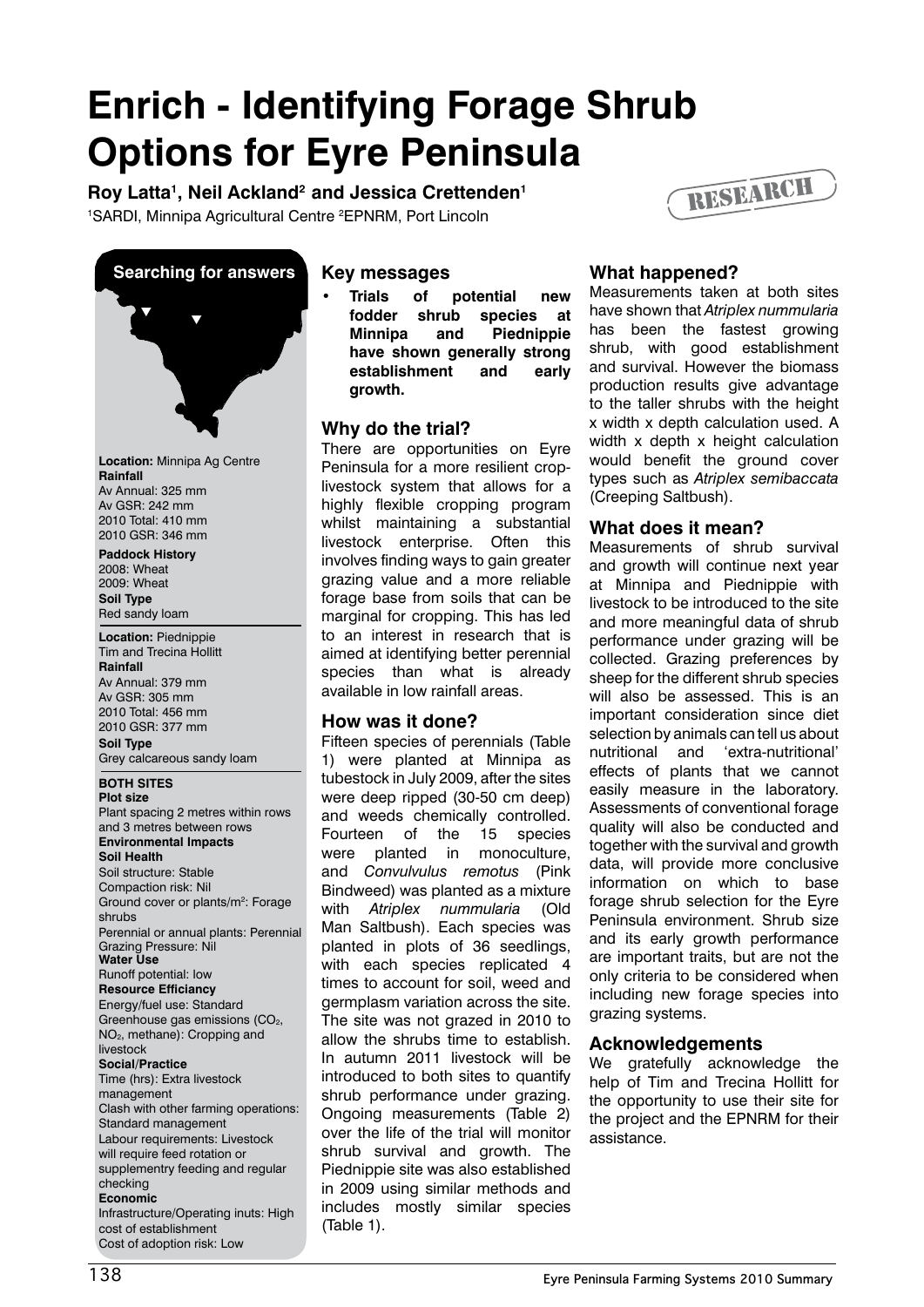#### *Table 1 Botanical and common names of the forage shrub species planted at the Minnipa and Piednippie Enrich field trials in 2009*

| <b>Botanical Name</b>                     | Common name/s                    | Location    |
|-------------------------------------------|----------------------------------|-------------|
| Atriplex amnicola                         | Swamp Saltbush/River Saltbush    | <b>Both</b> |
| Atriplex cinerea                          | Grey Saltbush/Coastal saltbush   | Piednippie  |
| Atriplex nummularia                       | Old Man Saltbush                 | <b>Both</b> |
| Atriplex nummularia / Convulvulus remotus | Old Man Saltbush + Pink Bindweed | Minnipa     |
| Atriplex paludosa                         | Marsh Salt Bush                  | Piednippie  |
| Atriplex rhagodioides                     | <b>Silver Saltbush</b>           | <b>Both</b> |
| Atriplex semibaccata                      | <b>Creeping Saltbush</b>         | <b>Both</b> |
| Chameacytisis prolifer                    | <b>Tree Lucerne</b>              | <b>Both</b> |
| Chenopodium nitrariaceum                  | Nitre goosefoot                  | <b>Both</b> |
| Enchylaena tomentosa                      | Ruby Saltbush                    | <b>Both</b> |
| Eremophila glabra                         | Emu Bush/Tar Bush                | <b>Both</b> |
| Eremophila maculata                       | Spotted Emu Bush                 | Piednippie  |
| Medicago strasseri                        | <b>Tree Medic</b>                | <b>Both</b> |
| Rhagodia crassifolia                      | Fleshy Saltbush                  | <b>Both</b> |
| Rhagodia parabolica                       | Fragrant Saltbush/Mealy Saltbush | <b>Both</b> |
| Rhagodia preissii                         | <b>Mallee Saltbush</b>           | <b>Both</b> |
| Rhagodia spinescens                       | <b>Thorny Saltbush</b>           | <b>Both</b> |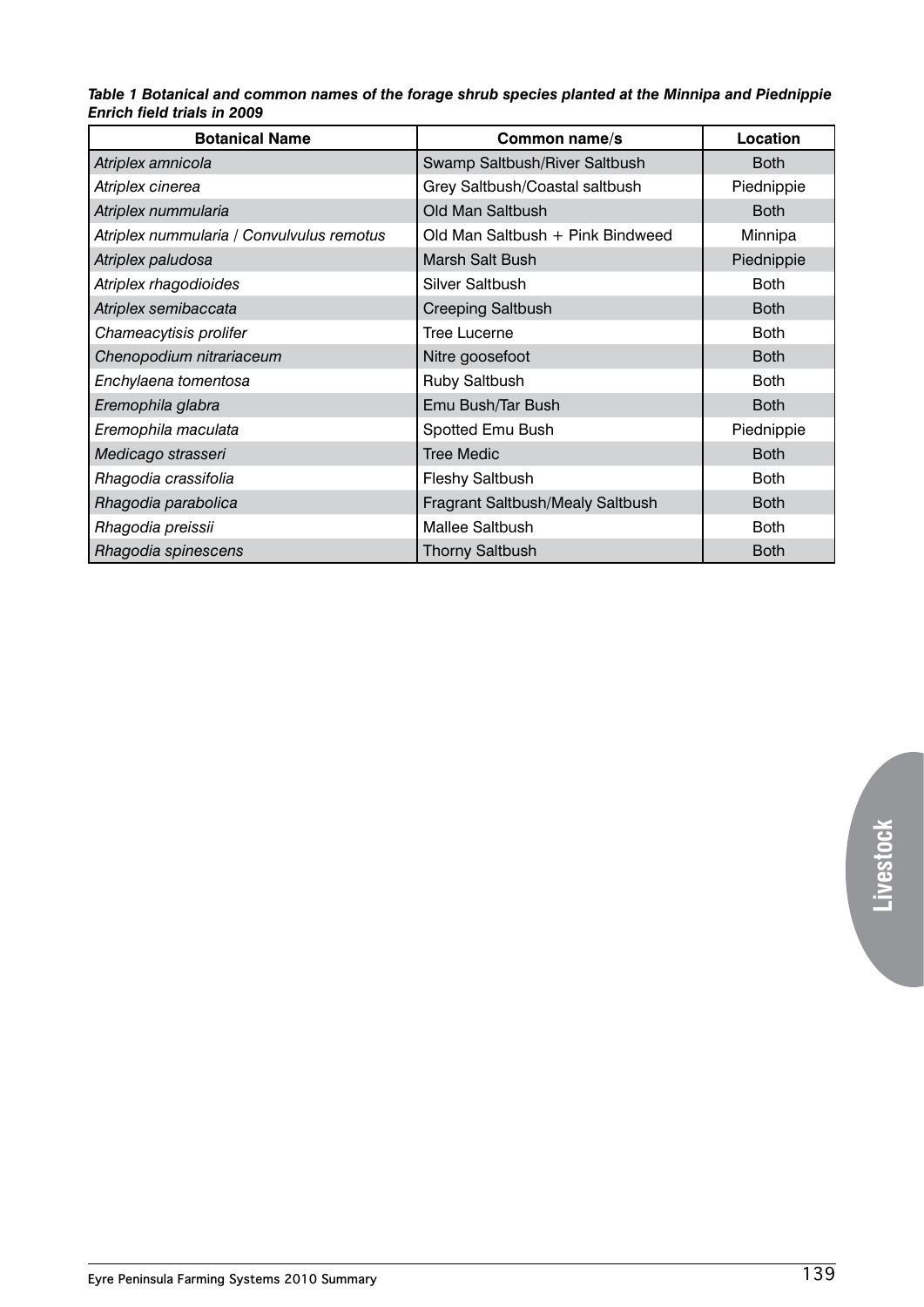|                          | <b>Plant establishment and survival</b> |           |                                         |                | <b>Biomass production</b> |           |
|--------------------------|-----------------------------------------|-----------|-----------------------------------------|----------------|---------------------------|-----------|
| <b>Minnipa</b>           | 12 Nov 09                               | 4 Feb 10  | 7 Apr 10                                | 29 Oct 10      | 7 Apr 10                  | 29 Oct 10 |
| Atriplex amnicola        | 32                                      | 34        | 33                                      | 32             | 529                       | 447       |
| Atriplex nummularia      | 35                                      | 35        | 35                                      | 35             | 936                       | 2776      |
| Atriplex rhagodioides    | 36                                      | 36        | 36                                      | 31             | 499                       | 1717      |
| Atriplex semibaccata     | 22                                      | 20        | 22                                      | 15             | 219                       | 159       |
| Chameacytisis prolifer   | 34                                      | 33        | 34                                      | 10             | $6\phantom{1}6$           | 93        |
| Chenopodium nitrariaceum | 29                                      | 30        | 28                                      | 27             | 156                       | 412       |
| Convulvulus remotus*     | 16                                      | 14        | my                                      | $\overline{7}$ | mv                        | mv        |
| Enchylaena tomentosa     | 30                                      | 29        | 29                                      | 29             | 80                        | 185       |
| Eremophila glabra        | 31                                      | 23        | 24                                      | 16             | 16                        | 51        |
| Eremophila maculata      | 12                                      | 5         | 4                                       | 2              | 4                         | 10        |
| Medicago strasseri       | 26                                      | 27        | 27                                      | 23             | $6\phantom{a}$            | 87        |
| Rhagodia crassifolia     | 22                                      | 21        | 24                                      | 19             | 36                        | 292       |
| Rhagodia parabolica      | 31                                      | 32        | 32                                      | 32             | 155                       | 891       |
| Rhagodia preissii        | 24                                      | 26        | 27                                      | 25             | 132                       | 786       |
| Rhagodia spinescens      | 35                                      | 35        | 35                                      | 34             | 125                       | 703       |
|                          |                                         |           | <b>Plant establishment and survival</b> |                | <b>Biomass production</b> |           |
| Piednippie               | 1 Nov 09                                | 21 Jan 10 | 3 Apr 10                                | 31 Oct 10      | 3 Apr 10                  | 31 Oct 10 |
| Atriplex amnicola        | 31                                      | 31        | 31                                      | 31             | 271                       | 305       |
| Atriplex cinerea         | 31                                      | 27        | 29                                      | 20             | 100                       | 322       |
| Atriplex nummularia      | 36                                      | 36        | 36                                      | 35             | 272                       | 1711      |
| Atriplex paludosa        | 35                                      | 35        | 35                                      | 35             | 57                        | 197       |
| Atriplex rhagodioides    | 36                                      | 36        | 36                                      | 36             | 91                        | 536       |
| Atriplex semibaccata     | 32                                      | 31        | 31                                      | 27             | 217                       | 286       |
| Chameacytisis prolifer   | 36                                      | 34        | 34                                      | 6              | 5                         | 30        |
| Chenopodium nitrariaceum | 26                                      | 25        | 29                                      | 17             | 3                         | 184       |
| Enchylaena tomentosa     | 35                                      | 34        | 34                                      | 31             | 37                        | 101       |
| Eremophila glabra        | 34                                      | 27        | 26                                      | 21             | 14                        | 71        |
| Medicago strasseri       | 29                                      | 26        | 28                                      | 25             | 14                        | 121       |
| Rhagodia crassifolia     | 26                                      | 25        | 26                                      | 22             | 18                        | 154       |
| Rhagodia parabolica      | 35                                      | 35        | 35                                      | 32             | 36                        | 219       |
| Rhagodia preissii        | 32                                      | 32        | 32                                      | 30             | 120                       | 751       |
| Rhagodia spinescens      | 36                                      | 35        | 35                                      | 27             | 62                        | 163       |

#### *Table 2 Plant establishment and survival from an initial 36 tubestock and average biomass production (average individual plant height x width x depth/100) at Minnipa and Piednippie*

*\* Convulvulus remotus* growing with *Atriplex nummularia.*



Government of South Australia Eyre Peninsula Natural Resources<br>Management Board



**SARDI**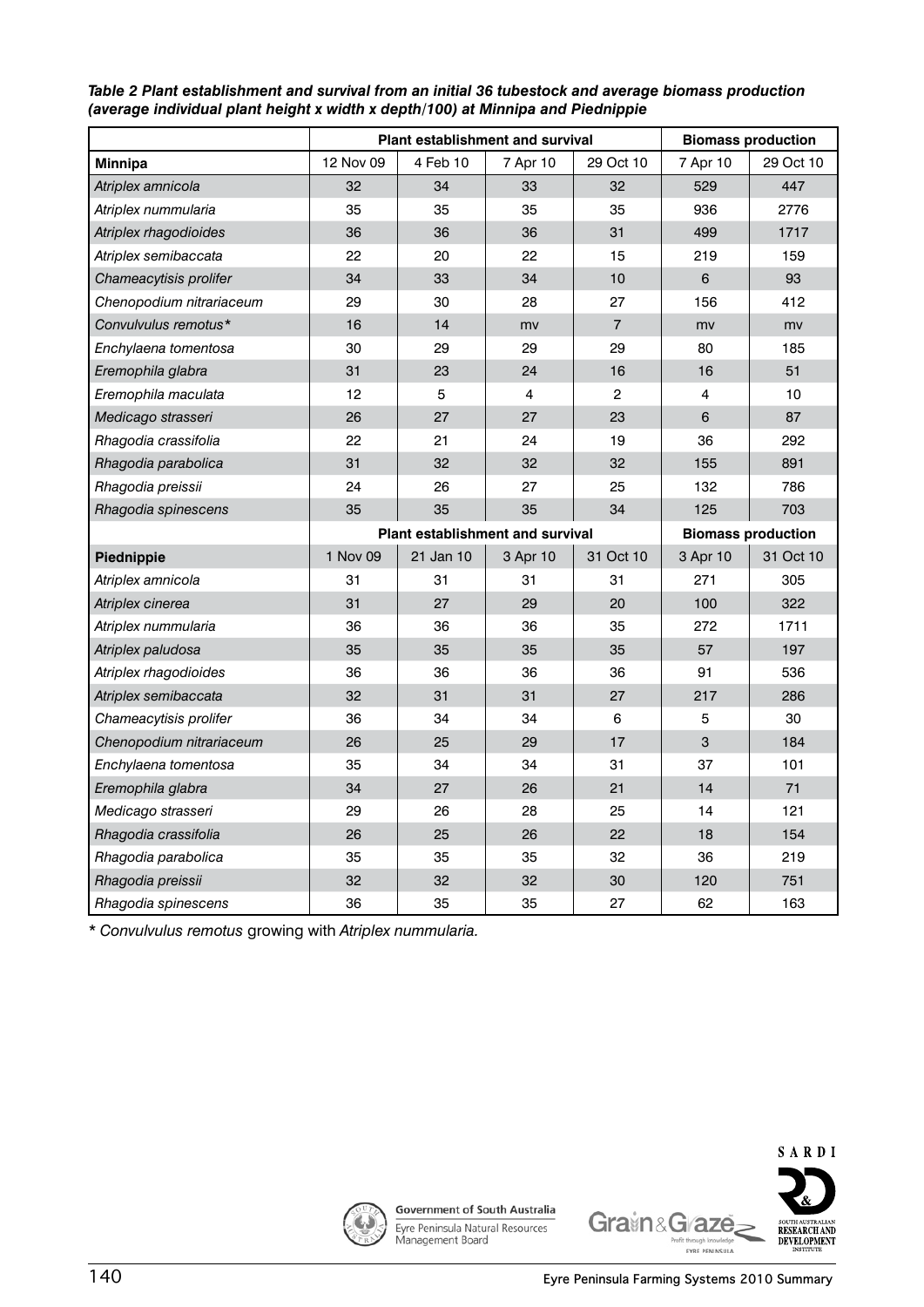### **Evaluation of Perennial Forage Legumes on Eyre Peninsula**

#### **Roy Latta and Jessica Crettenden**

SARDI, Minnipa Agricultural Centre



#### **Key messages**

- **• The evaluation of alternative perennial legume forages has commenced at 4 sites on EP in 2010.**
- **• The production and persistence of Tedera, Cullen and Sulla are being compared to Lucerne.**

#### **Why do the trial?**

The use of perennial legumes on Eyre Peninsula is largely restricted to lucerne which is not well adapted to shallow constrained soils common across much of the region. However the benefits of a perennial legume phase within an intensive cropping system for soil rehabilitation and economic weed management is well documented.

As part of a national program to identify alternative perennial legumes to lucerne suitable for incorporation within cropping systems, there are possibly at least 3 options adapted to areas within the Eyre Peninsula environment.

Research in South Australia has shown Sulla *(Hedysarum coronarium)* to be a highly productive, short lived perennial/ biennial legume. The individual plants live for 2-3 years, but it will regenerate readily from seed. It is used for grazing or hay production and contains condensed tannins that make it bloat-safe, increase protein digestion and make Sulla less attractive to insects. These tannins also provide a reputed anthelmintic effect which may reduce worm and nematode burdens. Sheep grazing Sulla have been recorded to have less dags, considered to be a result of the tannin content.

Western Australian research is suggesting that *Bituminaria bituminosa var albomarginata,* or Tedera, as it is more commonly known in its native Canary Islands, has the potential to offer a solution to lucerne's shortcomings in Australian farming systems. Lucerne may survive summer drought by its deep roots accessing a water supply and decreasing evaporation by shedding its leaves. The result of this on many EP soils is that fodder quality is lost with the dropping of the leaves and often the plant dies in the more constrained, shallow soils. Tedera is shallow-rooted and reputedly it is very drought tolerant and does not drop its leaves.

The third option *Cullen australasicum*, a native perennial legume, has been as persistent and productive as lucerne in studies to date. These results suggest that Cullen species will have adaptations to both survival and productivity traits that make them suitable for use or further development as perennial pastures in a low rainfall, Mediterranean climate.

These 3 genera briefly described above were considered worthy of evaluation to compare to lucerne at a range of Eyre Peninsula sites in 2010.



#### **How was it done?**

Six lines of forage perennials (Lucerne 1, Sulla 1, Tedera 3 and Cullen 1) were established at four Eyre Peninsula sites in 2010 to represent four rainfall and soil type regions; Minnipa (325 mm), Rudall (350 mm), Edillilie (400 mm) and Greenpatch (450 mm). Soil types varied from calcareous sandy loam to slightly acidic, shallow duplex.

The trials were hand sown in 3 x 2 m plots; Minnipa 2 June, Edillilie 22 July, Rudall 30 July, then resown on 18 September and Greenpatch 11 October. There were 4 replicates sown at Minnipa but only 2 at the other three sites due to a seed supply constraint.

#### **What happened?**

More than 400 mm of 2010 rain at Minnipa established all perennials and allowed up to 3 biomass samplings (Table 1). At Rudall insects devastated initial emergence, however a total of almost 500 mm rain allowed plots to be resown quite late in the season, resulting in low established plant densities (Table 1). The wet winter/spring conditions at Edillilie (annual total of almost 600 mm) and Greenpatch (annual total of almost 700 mm) resulted in the waterlogging of newly emerged seedlings at Edillilie and the deferment of the establishment at Greenpatch until 11 October.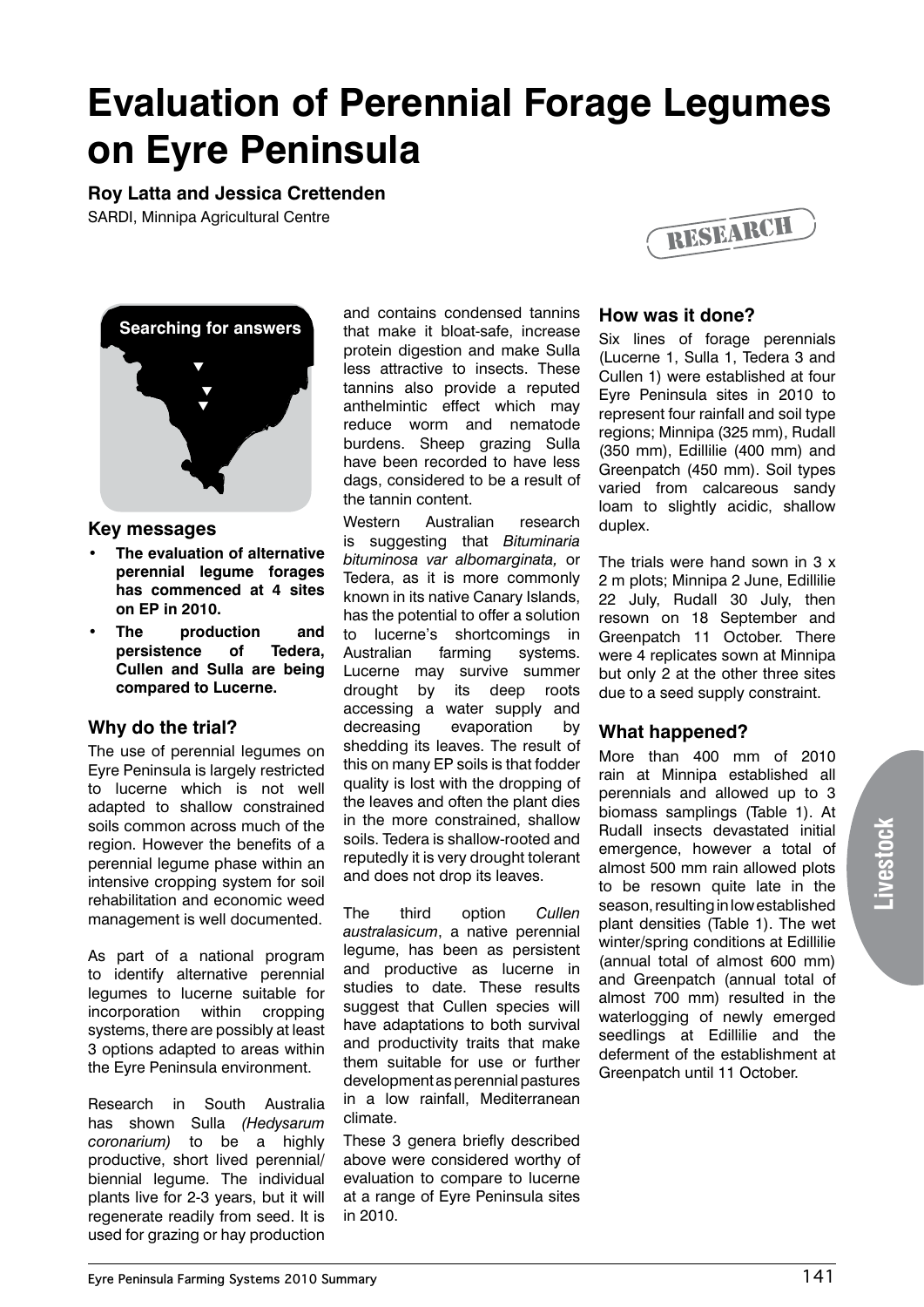|           | <b>Minnipa</b>           |           | <b>Rudall</b>    | <b>Edillilie</b> |           | Greenpatch      |
|-----------|--------------------------|-----------|------------------|------------------|-----------|-----------------|
|           | (plants/m <sup>2</sup> ) | (DM t/ha) | (plants/ $m^2$ ) | (plants/ $m^2$ ) | (DM t/ha) | (plants/ $m2$ ) |
| Tedera 27 | 17                       | 1.3       | 5                | -9               | 0.6       | 9               |
| Tedera 37 | 12                       | 0.8       | 4                | 5                | 0.6       | 8               |
| Tedera 42 | 10                       | 1.2       | $\overline{4}$   | 6                | 0.9       |                 |
| Lucerne   | 10                       | 4.1       | 3                | 8                | 1.0       | 6               |
| Cullen    | 24                       | 2.2       |                  | 5                | 0.2       | 18              |
| Sulla     | 15                       | 4.1       | $\overline{4}$   | 21               | 3.4       | 17              |

*Table 1 Plant establishment (plants/m2 ) and total biomass (DM t/ha) at the four forage perennial sites sown in 2010*

Dry matter production was measured at 10% flowering of the individual trial entries. This resulted in Lucerne being sampled 4 times (27 October, 24 November, 18 December 2010 and 12 January 2011), Cullen was sampled 3 times, on all but the 18 December, Sulla twice (27 October and 24 November) and all 3 Tedera lines only once (24 November). Sulla and Lucerne produced highest production in the year of establishment at Minnipa, however Cullen established the most plants.

Low numbers of plants established at Rudall with late sowing date did not allow any measurable biomass production. At Edillilie increased densities of Sulla, in extended waterlogged conditions, was reflected in higher biomass production compared

to other entries. At Greenpatch establishment was delayed due to waterlogged conditions and only very preliminary establishment measurements were taken in 2010.

#### **What does it mean?**

In support of previous documentation, trial indications are that Sulla will produce large amounts of biomass during the spring period in "wet" conditions, but will become dormant in the summer. Lucerne continues its productivity in conditions of adequate water availability, as has been the case in spring and early summer 2010. The Tedera has established well, albeit at relatively low numbers, and while its production and growth has been slow, compared to lucerne, the trial requires a long dry period to ascertain any benefits in persistence it may have over

lucerne, especially on constrained soils. The Cullen established in reasonable numbers and being a native is seemingly adapted to a Mediterranean climate and therefore should persist over the summer/autumn period.

Both the Tedera and Cullen are only partially developed lines and as such will continue to be progressed through an intensive selection process in terms of establishment, management, persistence and animal production issues. However, these trials will give some indication as to the potential role of "improved" lines of these pasture species in the EP environment and farming systems.

#### **Acknowledgements**

Plots with Matthew Dunn at Rudall, Shane Nelligan at Edillilie and Arnd Enneking at Greenpatch.



**DEVELOPMENT** 

Grain&G<sub>aze</sub>

EYRE PENINSULA



**Government of South Australia** Eyre Peninsula Natural Resources Management Board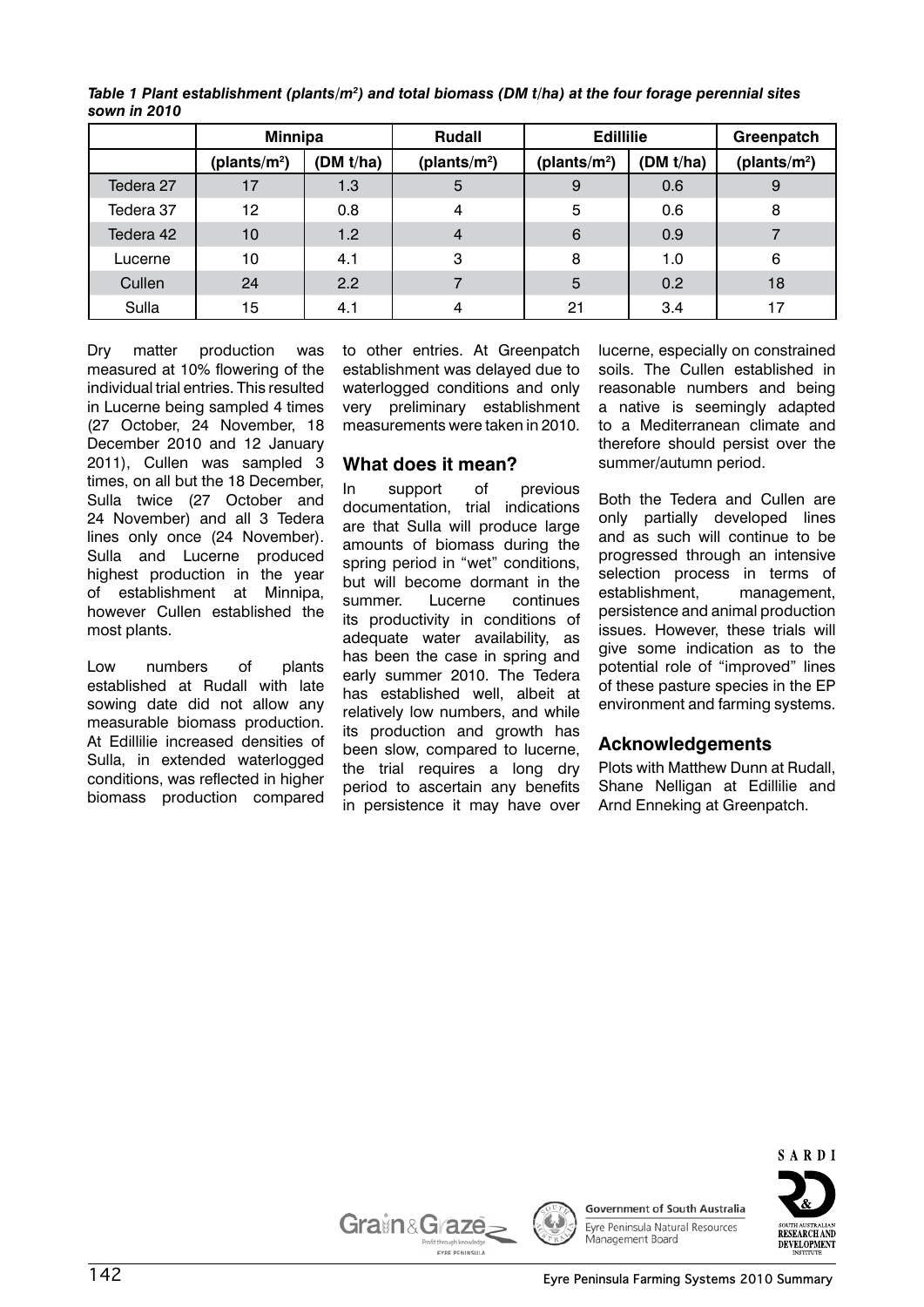### **Benchmarking the Genetic Potential of Sheep Flocks on Eyre Peninsula**

#### Darryl Smith<sup>1</sup>, Roy Latta<sup>2</sup> and Mark Klante<sup>2</sup>

1 SARDI Livestock Breeding and Genetics Group, Roseworthy, 2 SARDI, Minnipa Agricultural Centre



**• The Minnipa self replacing merino flock is being included in the national "Sheep Genetics" database with the aim to provide Eyre Peninsula sheep producers with a benchmark to judge their flock performance at a national level.** 

#### **Why do the trial?**

For sheep breeding in Australia, there is a national database run by "Sheep Genetics" and two performance recording schemes "LAMBPLAN" and "MERINOSELECT" that evaluate the genetic merit of stud stock based on Australian Sheep Breeding Values or ASBVs. ASBVs can be used to compare the genetic merit of animals irrespective of where they are run in Australia.

The ongoing plan is to include the Minnipa flock within the program to help:

- educate ram buyers of the merits of ASBVs so they seek out, and buy rams from, breeders that are members of Sheep Genetics "LAMPLAN" or "MERINOSELECT".
- encourage more breeders to become members of Sheep Genetics "LAMPLAN" or "MERINOSELECT" and to offer ASBVs on sale rams.
- encourage more breeders to use ASBVs when buying stud sires or semen.

#### **How was it done?**

In 2010 we commenced, with the Minnipa sheep flock, to demonstrate that:

*"a combination of visual selection and measurement can be used to breed a fast growing, plain bodied animal, with good constitution, conformation and wool quality while maintaining, or improving, fleeceweight and fibre diameter. It is envisaged that the flock can be successfully managed without the need for mulesing".*

The flock is to be fully pedigreed, with both ewe and wether progeny measured for bodyweight, fleeceweight and fibre diameter. Wether progeny will be sold at 10- 12 months of age. Ewe hoggets will be visually classed before being admitted into the breeding flock.

The first 2 matings, 2010 and 2011, will be used to benchmark the flock and assess traits that may need improving. In each year existing rams will be used, supplemented with 2 rams from the Turretfield flock to provide genetic linkage.

In subsequent years rams will be purchased from local Eyre Peninsula studs on the basis of visual assessment and ASBVs, concentrating on traits identified as important in the flock's breeding objective.

Once the genetic potential of

the Minnipa flock has been benchmarked within the Sheep Genetics MERINOSELECT database it is possible that the flock could be used to benchmark other flocks, bloodlines or breeds on Eyre Peninsula.

#### **What happened?**

In 2010 the 2009 ewe hoggets were assessed both visually and through objective measurement to assist selection, results are presented in Table 1.

The MAC flock of 316 ewes were single sire mated in 8 randomly selected groups of approximately 40 ewes from February with each lamb subsequently identified to a specific ram and ewe. The performance of the eight rams in respect to lambing weights (July/ August drop), lambing percentage weaned (mid-November) and weaning weights is presented in Table 2.

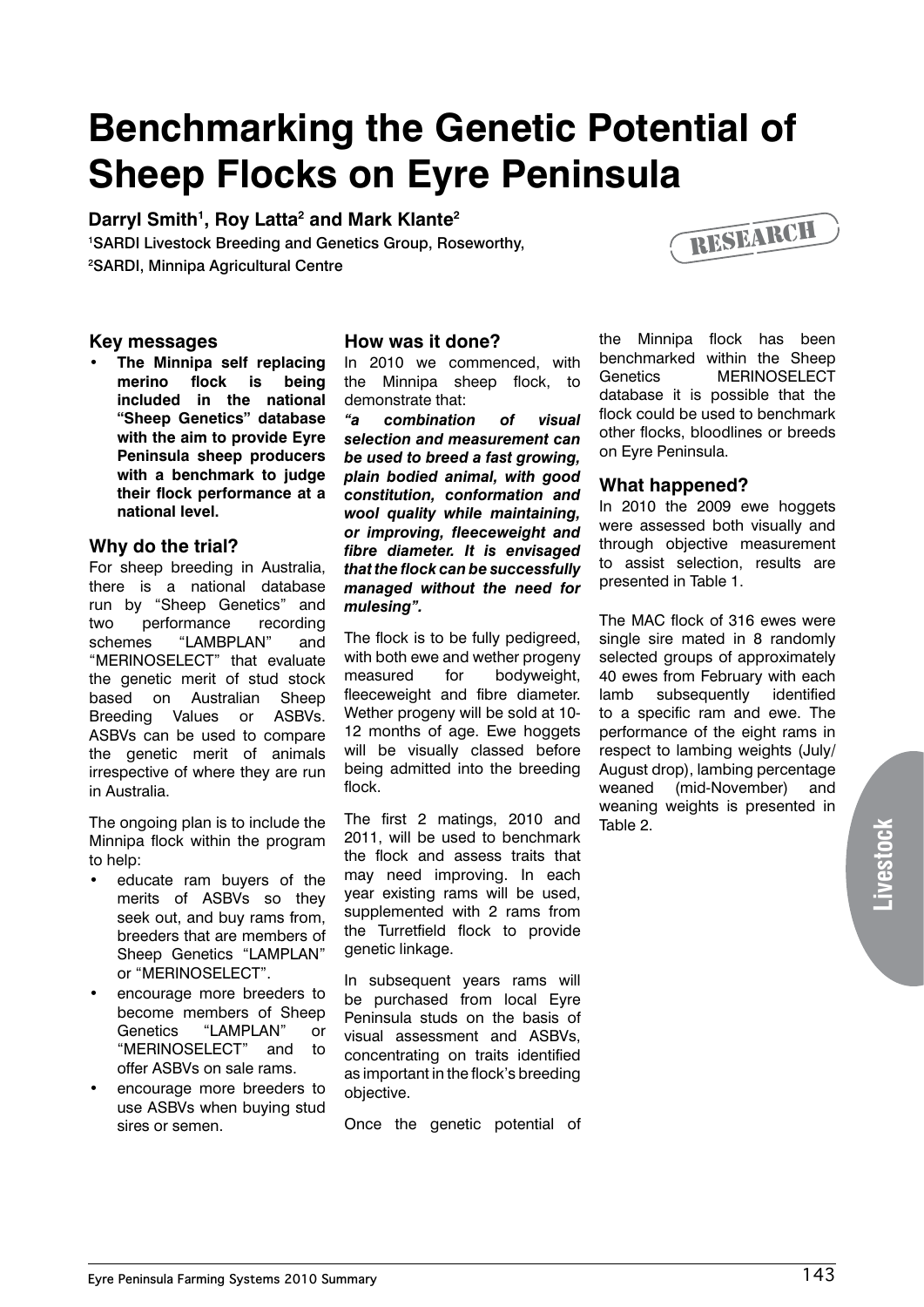*Table 1 September 2010 average, maximum and minimum greasy fleece weight (kg), fibre diameter (µm) and body weight (kg) of 115 2009 drop ewe hoggets at 15 months of age with 11 months wool growth, sown in 2010*

| <b>Greasy fleece weight</b> | <b>Fibre diameter</b> | <b>Body weight</b> | <b>Visual Culls</b> |
|-----------------------------|-----------------------|--------------------|---------------------|
| (kg)                        | $(\mu m)$             | (kg)               | $\frac{1}{2}$       |
| 5.1                         | 17.5                  | 63                 | 30                  |
| $(3.3 - 7.5)$               | (14.4 - 21.5)         | $(40 - 71)$        |                     |

*Table 2 Average birth and weaning weight (kg), and percentage lambs weaned (%) from the eight single sire mating groups.*

| Group          | Birth weight (kg) | Weaning weight (%) | Weaned percentage (%) |
|----------------|-------------------|--------------------|-----------------------|
|                | 6.0               | 32                 | 110                   |
| $\overline{2}$ | 6.2               | 30                 | 118                   |
| 3              | 6.5               | 30                 | 116                   |
| 4              | 8.7               | 33                 | 78                    |
| 5              | 5.7               | 30                 | 92                    |
| 6              | 6.3               | 27                 | 118                   |
| 7              | 6.6               | 33                 | 103                   |
| 8              | 5.8               | 28                 | 129                   |
| Average        | 6.4               | 30                 | 117                   |

#### **What does it mean?**

There is a wide variation in the production performance of the 2009 drop hoggets that was addressed with a 30% culling rate that included a mix of visual and objective measurement.

We have collected initial measurements from the 2010 drop lambs. Further bodyweight gain over summer and wool quality and quantity in June measurements will be collected after which the wethers and culled ewes will be sold.

#### **Acknowledgements**

Trent Brace for his livestock management support and MAC staff Brett, Naomi and Linden for support in the shed and sheep yards.

SARDI

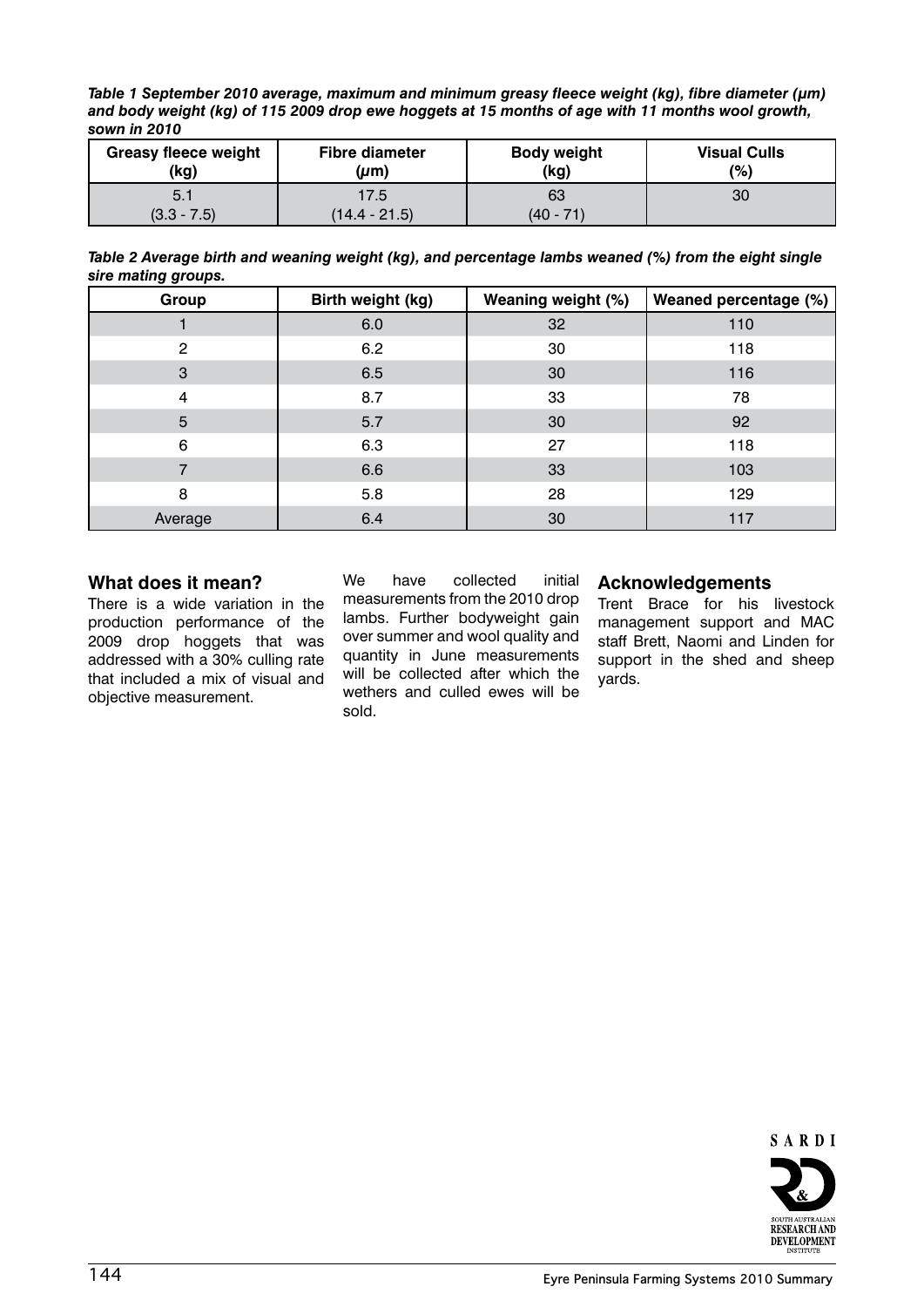## **A Review of Sheep Management in 2010**

#### **Brian Ashton**

Sheep Consultancy Service Pty Ltd, Port Lincoln



#### **Key messages**

- **• The sheep business is now completely different to what most people are used to.**
- **• Sheep prices doubled in 2000 and have now doubled again (approximately).**
- **• Wool prices are approaching what they were in 1988 – in US\$ terms.**
- **• Sheep sales now earn more than wool, but wool is still a major income earner in most flocks.**

#### **Background**

The year of 2010 has been a steep learning curve for many sheep producers. After many frustrating years, sheep are now really earning their place on the farm. We have not experienced returns like this since the wool boom year of 1988. Farmers who have been on the farm less than 22 years are in completely new territory.

Now is an ideal time to completely review your approach to the sheep enterprise.

#### **What was done?**

Four farmer groups on Eyre Peninsula attended the FarmReady workshops "Sheep planning to reduce farm risk". These farmers discussed the key things that affected the profitability of their enterprise. They realize that to

make the most of the current good times they may need to do things very differently to what they have done in the past.

#### **What we found out**

Together with the change in returns, good seasons also bring some problems with sheep management and 2010 was no different.

Most people are spending time and money drenching sheep. But, to manage worms on your farm, the first step is to WORMTEST at least the weaners (before they are drenched). This is a measure for how the worm control program for your whole flock is going.

Ten farmers with good WORMTEST results indicated they have a good control program (or were lucky). They averaged 90 strongyle eggs per gram of dung. The best result was from sheep that had been drenched 18 months earlier and still had zero eggs.

Twelve farmers had high WORMTEST results. It is really good that these people tested or they would have had a severe worm problem (some did). They averaged 1,400 eggs per gram. The highest results were two lots of lambs and a mob of ewes with 2,400 to 3,400 eggs per gram.

Sheep usually suffer some production loss above 250 eggs per gram – although sheep in good condition can tolerate more worms.

People also need to rotate between drench groups and use the best drench available in the group chosen.

Mineral deficiencies, flystrike, foot abscess and lupinosis are all issues in wet years. Successful farmers



attend to these issues before they cost time and production loss.

In good seasons everyone can carry more stock. However, the real test is how many you can carry in the poor years. In good years it is worth thinking about how you will cope with the next dry one because it will creep up on us. Preparation makes all the difference.

Several group members conducted FEEDTESTS on pasture. The results confirm that rank pasture is lower in quality and short rapidly growing pasture is higher in quality.

The best FEEDTEST was of Tall wheat grass, which is often not a high quality feed. This was short, rapidly growing pasture and was 31.6% protein and 12.7 MJ of energy. This compares to a test of pure medic that was about 30 cm high. It had 30% protein and 10.7 MJ of energy. Of course, the medic stand has other benefits to the farm system such as self regeneration, nitrogen fixation and as a disease break.

One farmer had a paddock of vetch to finish his lambs on. From past experience the 900 lambs would have lasted about three weeks on the paddock. Instead an electric fence was used and the area was strip grazed. The lambs were allowed about 3 ha at a time and the fence was moved twice a week.

The farmer's comment was the result was "unreal". About double the expected grazing was achieved. The fence took about 20 minutes to move with the use of a "Rappa" unit on the back of a four wheel motorbike.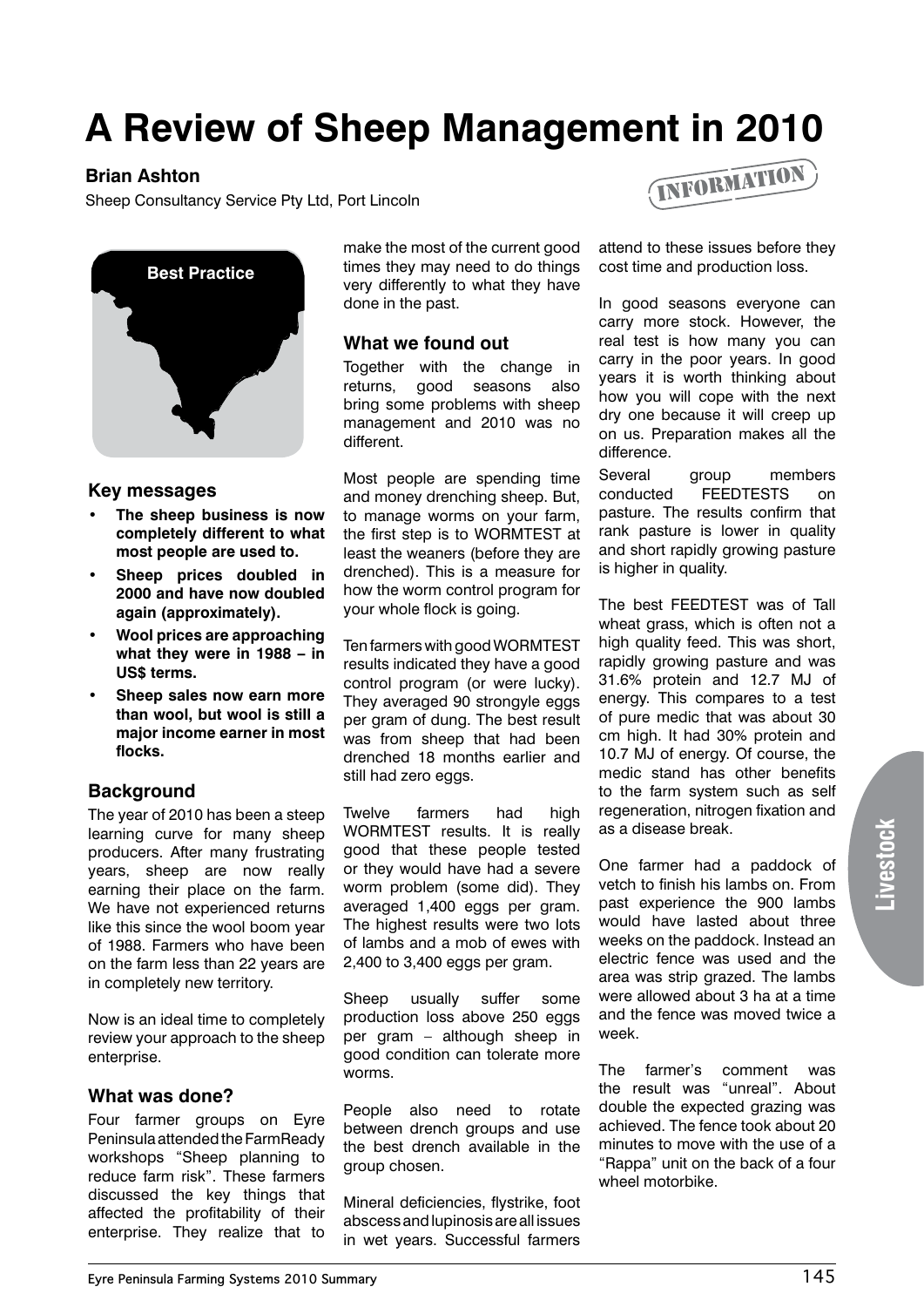Electric fencing can dramatically improve pasture utilization. There are many excellent units available, from small solar powered units to large, mains powered units.

#### **Economics**

Returns from sheep are good but how good? You need to calculate how much you are making and compare it with your other enterprises and with your neighbours.

The simple calculation is; Total income from sheep (wool, sheep sales)

**Add** Increase in the value of sheep on-hand (if you increased your flock size)

**Less** Decrease in the value of sheep on-hand (if you decreased your flock size)

**Less** Direct sheep costs (include the opportunity cost of conserved fodder)

**Less** Overhead costs (the sheep proportion of all other costs)

**=** Sheep enterprise profit

Calculate the winter grazed area (arable area not cropped and a proportion of non-arable area) **=** Sheep profit per winter grazed hectare

Compare this to the profit per hectare from crops on similar ground (sheep usually get the "problem" paddocks). If it is too hard to calculate the sheep proportion of overhead costs just work on gross margins. However, remember that sheep generally have low overhead costs and that sheep returns are more stable.

This would be a great discussion point at your Agricultural Bureau or Farm Group meeting.

More detailed benchmarking programs are available. For example, the MLA Cost of Production Calculator, search in; MLA.com.au COP.

#### **Sheep planning**

Many people could plan their enterprise better. If you are in doubt, ask for help.

The planning steps, once you have clear goals;

**Monitor** - Measure, or at least observe, how you are going

**Record -** Keep good records so you can look back

**React** - Act on the information before it is too late

**Progress** - Remember, and learn, from your experiences

#### **Where to from here?**

Future sheep prices are uncertain, however it is well worthwhile improving your sheep management to reflect the returns you are now getting.

There will never be a better time to improve your sheep management.

#### **Acknowledgements**

Members of the four FarmReady groups "Sheep planning to reduce farm risk".

The Australian Government for FarmReady Reimbursement Grants.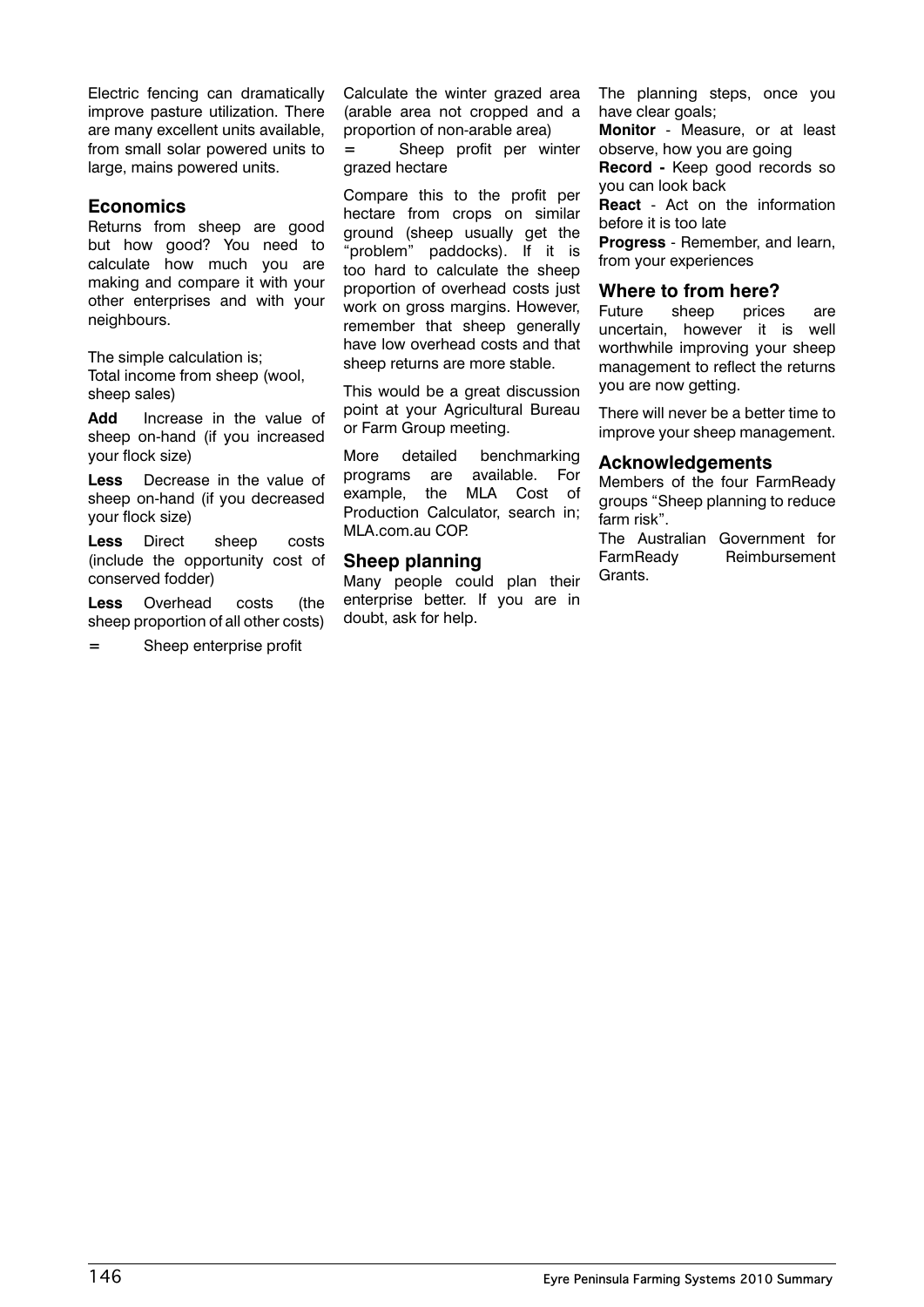### **Can Silage Reduce the Cost and Risk of Fodder Conservation**

#### **Bruce Heddle**

Minnipa





2010 Total: 381 mm 2010 GSR: 345 mm **Paddock History**

#### 2009: Wheat

2008: Wheat 2007: Medic **Soil Type** Red and grey calcareous sandy loam

#### **Why did we try making silage?**

Conserving fodder to even out the feed supply is an expensive process and can have a severe negative impact on the profitability of a livestock enterprise. However, it also provides important flexibility and some real agronomic advantages in a mixed farming system. Therefore, we have been looking for cost effective ways of gaining these advantages, reducing the risks associated with hay making and maximising the nutritional value of the conserved feed. The majority of fodder conserved for use 'on farm' around the world is stored as silage, yet it has been largely ignored as an option on Eyre Peninsula since the late sixties, so we wondered if it does in fact have a role in our system.

#### **Why now?**

- We had a large reserve of hay on hand already (from 2009) and faced another opportunity to conserve fodder.
- Livestock returns are strong.
- Physical removal of pasture has been an excellent way of managing weeds, especially where we have a long history of using selective herbicides.
- If the process is done well. silage has the longest storage life of any conservation option – up to twenty years by many reports.
- It uses the equipment we already use or had access to for hay and reduces the time that the fodder is exposed to damage by rain.

#### **How did we do it?**

- The paddock was dry sown with 44C73 Canola at 3 kg/ha, 5 kg/ha of Angel medic and had the background medic stand left in it. I was unable to get control of the mice at plant emergence so ended up with a patchy canola but exceptional medic establishment.
- DAP was applied at 25 kg/ha with the seed.
- Targa® was applied when the grass was at very early tillering.
- Thanks to an excellent growing season, growth was exceptional, with much of the medic in the canola 450 mm to 600 mm high. Medic seems to grow extremely well with canola.
- The pit was dug with an excavator to be 1.5 m deep,
- 6 m wide and about 20 m long

with an access ramp one end.

- We started cutting with a mower conditioner on 25 September (about one week earlier than we would have started cutting hay) and raked on 27 September.
- Commercial silage inoculant was sprayed onto the windrows immediately in front of the baler.
- Silage was baled into 1.9 m x 0.8 m x 0.9 m big square bales at about 50% moisture starting on 29 September, carted and stacked immediately and covered with 200 micron silage cover within 6 hours. This is a critical point in the process – plenty of labour and equipment with no breakdowns are important. A breakdown at this point was stressful and has probably compromised part of the stack.
- The stack ended up about 1 metre above ground level and is covered completely by at least 400 mm of soil.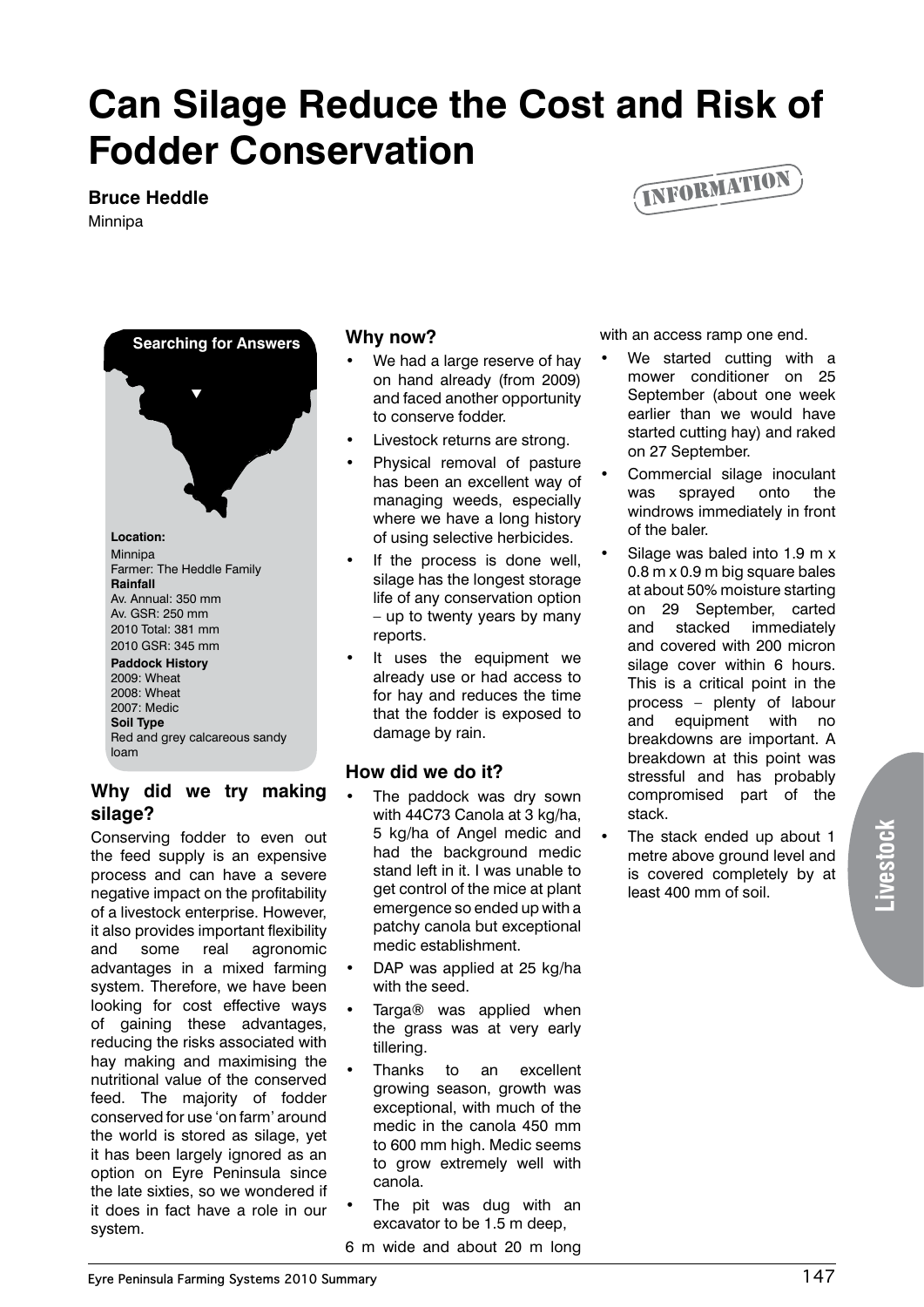#### **What happened?**

- Silage dramatically increased the 'dry' yield of fodder per hectare. Losses from the row are noticeably reduced because the cut material is wet and tough rather than dry and brittle. As usual, the hay rows were rained on, turned and as a result yielded around 30% less.
- Every part of the process seemed 'time critical', especially when we were completely inexperienced. However, the much shorter timeframe from start to finish is a major advantage and more experience would make the whole process more straightforward than making hay.
- Because each bale is largely water, they are heavy and hard on equipment. Sale and transport are simply not an option so some flexibility in end use is foregone.
- Surprisingly, almost no slumping of the stack has

occurred yet. Hopefully the biological process that provides the preserving environment has worked – it may be a pit full of expensive compost!

As the stack cannot be opened at all to inspect it because it must remain airtight, it will not be possible to judge the feed value of the stored fodder or the success of the exercise until we need it. This is a problem and we may use half of the stack soon simply so we can decide whether to pursue the concept further.

#### **What does this mean?**

- Reducing the cost of conserving fodder and increasing the feed value is a challenge that impacts significantly on the profitability of feeding livestock.
- The dairy industry puts far more focus on these issues and we can probably learn much from them.
- Herbicide dependency, no-till

and more profitable livestock enterprises are significant changes over the last few years, and have 'changed the game'.

- Contract wrapped round bale silage would be an easier and more cost effective way of investigating the role of silage without a large capital investment.
- While silage in general has significantly lower costs per unit of feed, energy and protein, it is not without its challenges and we still have a lot to learn.

#### **Acknowledgements**

Tom Hage, Naracoorte was generous with his information and advice.

Andrew Makin, 'Integrated Packaging'.

Pioneer Australia Technical Advice team in Toowoomba.

Ian Gosling, Poochera – an extremely cooperative baling contractor.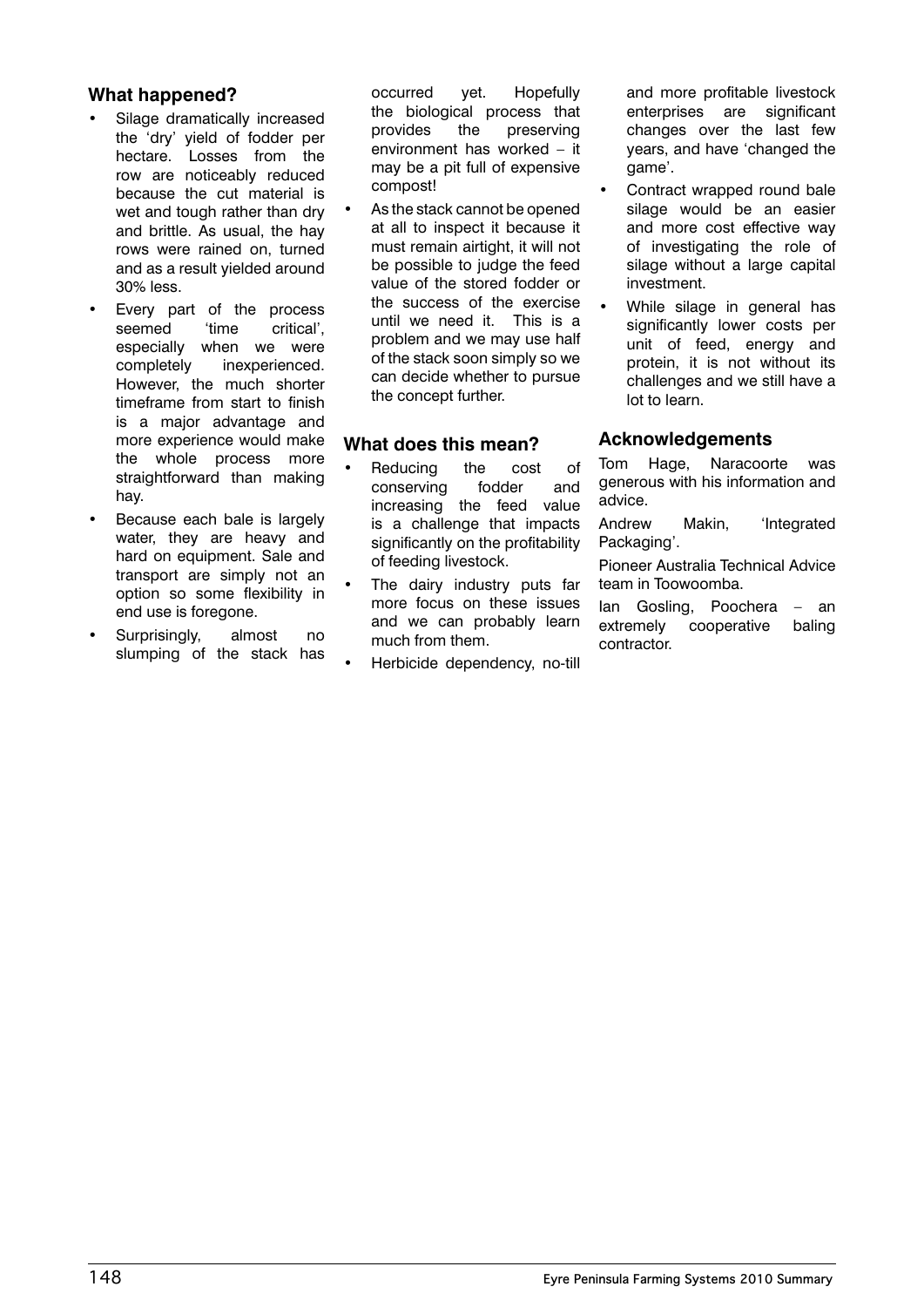### **Alternative Pasture in the Upper North**

#### **Charlton Jeisman**

Rural Solutions SA, Jamestown



#### **Key messages**

- **• Amount and quality of feed are important considerations when grazing livestock.**
- **• Trade off between dry matter produced and nitrogen fixed by legumes.**
- **• Barley and canola/vetch had fastest early growth rate to mid August.**
- **• Oats/vetch and canola had the fastest growth rate between August to September.**
- **• Alternative pastures produced more dry matter overall than current medic varieties.**

#### **Why do the trial?**

In low rainfall areas, growth and development of annual regenerating medic pastures is often slow due to hard seed content and naturally slow early growth rates. In the Upper North this often occurs under cold conditions resulting in delayed development until warmer temperatures and longer days later in the season enable faster growth rates and more dry matter production. Medic pastures often provide an abundance of feed at a time when growers already have a lot of feed. This trial was established to compare the growth rates and dry matter production of alternative pastures with traditional medic pastures, attempting to provide more feed earlier in the growing season to help reduce the 'feed gap' between late summer and winter.

#### **How was it done?**

The treatments included in the trial are shown in Table 1. A range of alternative pastures were selected including some pod retention medic varieties (Cheetah barrel and Jaguar strand). All treatments were sown on 6 May at appropriate seeding depths into soil with a dry surface but moist seed bed. Medic plots were scratched into the surface and were sown in two passes (half seed and fertiliser rate each time) with the second pass being sown 'inter-row' of the first (to simulate a regenerating pasture). DAP was applied at 50 kg/ha to all plots at seeding. The site was treated with 1 L/ha PowerMax and 50 mL/ha Lemat prior to seeding. A follow up application of 500 mL/ ha Select, 250 mL/ha Targa and 1% Hasten was applied on 3 July.

Pasture cuts were taken from each treatment at various stages during the growing season to determine



dry matter produced per hectare. Each sample was dried and weighed. These measurements were also useful to compare growth rates between treatments. Plots containing oats and barley were harvested on 19 November while all other treatments were harvested on 23 November.

#### **What happened?**

Barley and canola/vetch produced the greatest dry matter by 21 August and also had the fastest growth rates of all treatments. Oats/vetch had overtaken barley, canola/vetch and canola by 28 September and remained the highest producer all season (Figure 1). Table 2 includes the total dry matter produced for all treatments until the beginning of November.

After 28 September, growth rates of oats/vetch, peas and Cheetah medic began to plateau while canola, vetch and Angel medic SR2 began to decline, indicating senescence of plant material had occurred. This means less dry matter that livestock could consume. Dry matter of barley and canola/vetch however continued to keep increasing.

Figure 1 shows that canola/vetch had a more steady and consistent growth rate than canola when grown alone. Overall dry matter was the same by 4 November, however the vetch in the mix would have increased the quality of the feed. In terms of plant establishment in the canola/vetch mix, the ratio was approximately 5:1. Although canola plants were superior in this mix, vetch still added value to the pasture.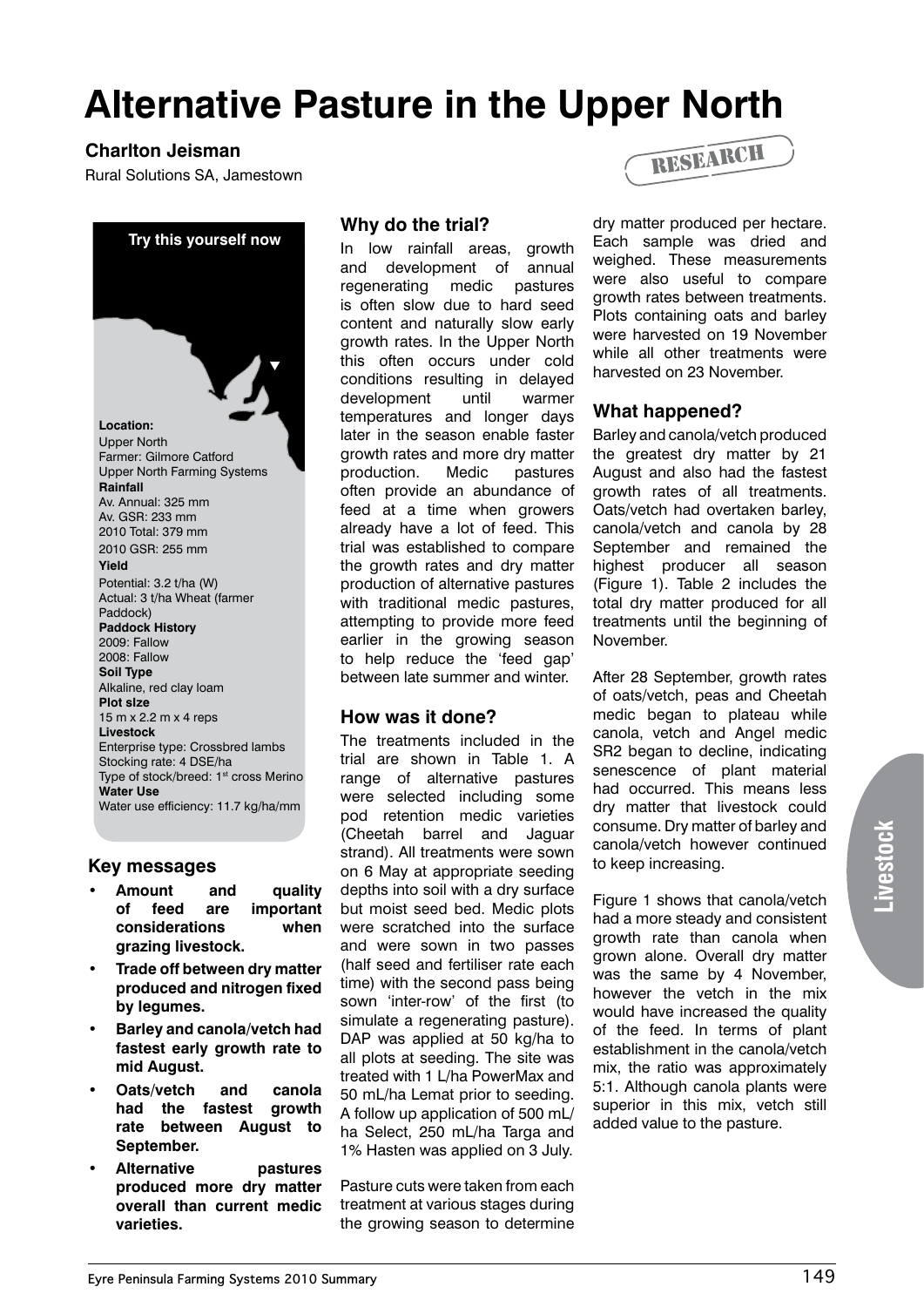|                | <b>Treatment</b>                | Seeding rate (kg/ha)     |
|----------------|---------------------------------|--------------------------|
|                | Jaguar medic                    | 10 <sup>1</sup>          |
| $\mathbf{2}$   | Tarcoola canola                 | 4.5                      |
| 3              | Wintaroo oats + Morava vetch    | Oats: 60<br>Vetch: 20    |
| 4              | Angel medic sowing rate 1 (SR1) | 10                       |
| 5              | Hindmarsh barley                | 60                       |
| 6              | Cheetah medic                   | 10                       |
| $\overline{7}$ | Angel medic sowing rate 2 (SR2) | 20                       |
| 8              | Oasis juncea                    | 4.5                      |
| 9              | Morgan forage peas              | 100                      |
| 10             | Jester medic                    | 10                       |
| 11             | Tarcoola canola + Morava vetch  | Canola: 2.5<br>Vetch: 25 |
| 12             | Morava vetch                    | 30                       |

#### *Table 1 Treatments sown in the Morchard pasture trial 2010*

Of the medic varieties grown, Angel SR2 produced slightly more dry matter by 21 August however by 28 September Angel SR1 had a slight advantage and continued to all season. Cheetah and Jaguar

medics (pods retained on plant runner so they can be harvested with a conventional header) competed well with traditional varieties throughout the season, until the last month when they remained greener for longer and maintained their bulk (as is their nature). The higher seeding rate of Angel SR2 (compared with Angel SR1) appeared to cause Angel SR2 to senesce (die off) earlier.



*Figure 1 Dry matter production and growth rates for selected pastures grown at Morchard to 4 November 2010.*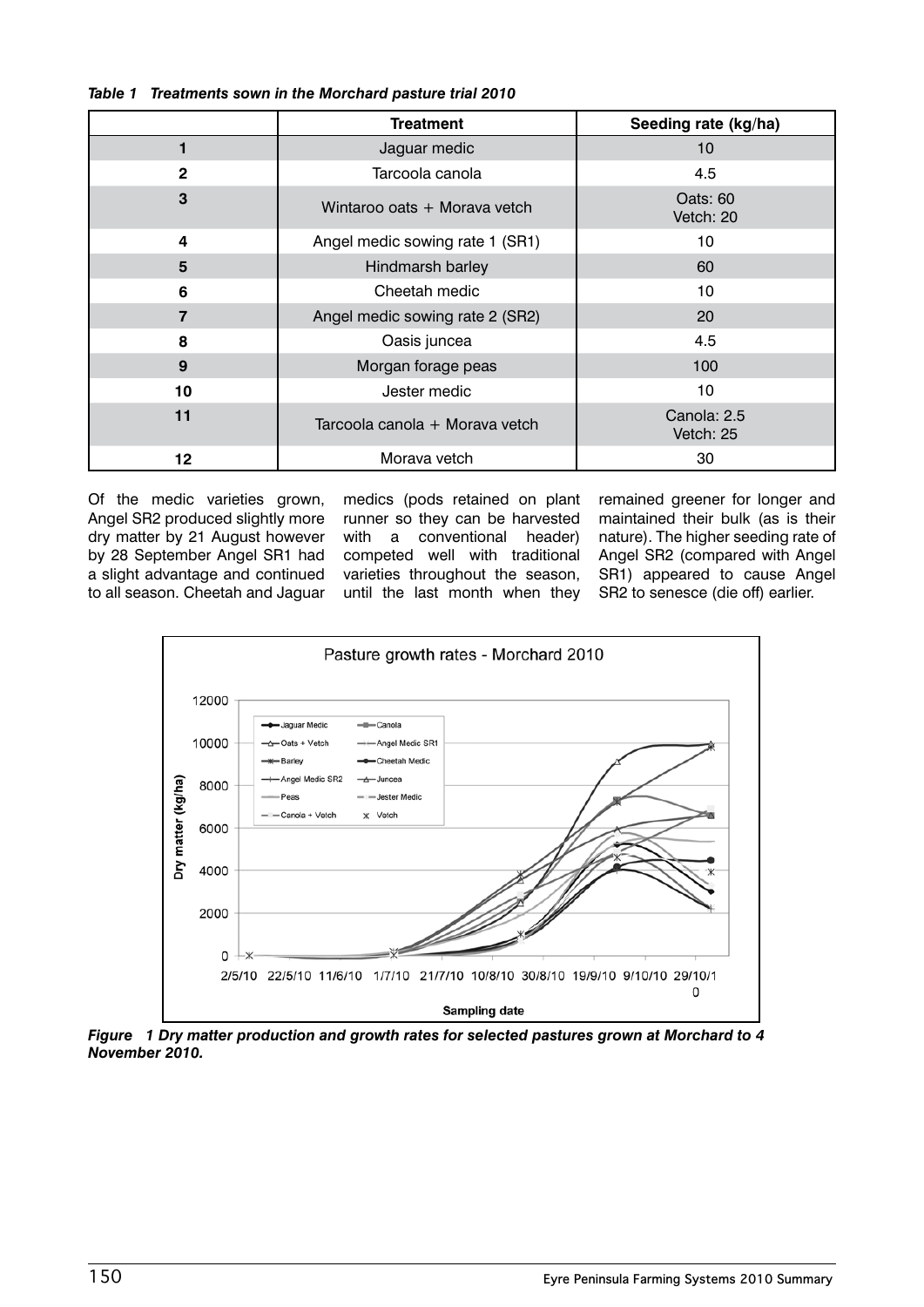|  |  | Table 2 Full results of pasture dry matter production at Morchard up until 4 November 2010 |  |
|--|--|--------------------------------------------------------------------------------------------|--|
|--|--|--------------------------------------------------------------------------------------------|--|

| <b>Treatment</b> | <b>Dry Matter</b><br>(kg/ha) |           |              |            |
|------------------|------------------------------|-----------|--------------|------------|
|                  | 2 July                       | 21 August | 28 September | 4 November |
| Angel medic SR1  | 0.6                          | 748.9     | 4719.4       | 2243.1     |
| Angel medic SR2  | 0.7                          | 914.3     | 3997.3       | 2218.8     |
| Cheetah medic    | 0.7                          | 751.1     | 4158.0       | 4479.1     |
| Jaguar medic     | 0.7                          | 956.7     | 5217.9       | 3013.9     |
| Jester medic     | 0.7                          | 710.9     | 5710.3       | 3288.2     |
| Tarcoola canola  | 64.6                         | 2603.1    | 7263.9       | 6604.7     |
| Canola + vetch   | 68.8                         | 2825.9    | 4839.8       | 6879.4     |
| $0$ ats + vetch  | 145.8                        | 2457.9    | 9113.6       | 9949.6     |
| Morava vetch     | 40.3                         | 998.3     | 4602.8       | 3923.6     |
| Oasis juncea     | 100.7                        | 3562.8    | 5923.8       | 6578.2     |
| Hindmarsh barley | 159.7                        | 3806.3    | 7210.8       | 9794.9     |
| Morgan peas      | 159.7                        | 1891.3    | 5238.2       | 5365.4     |

#### **What does this mean?**

Some of the alternative pastures (to medics) such as oats/vetch, barley and canola produced more dry matter; however they also required nitrogen to achieve this. Medic and vetch based pastures fix atmospheric nitrogen in the soil; however non legume based pastures cannot do this. Therefore the cost of nitrogen must be factored in.

The benefit of legumes in a rotation is an important consideration, not only for nitrogen fixation but also for a root disease break. In 2010, in low rainfall areas, the benefits of legumes grown in 2009 really showed up in 2010 wheat crops. Therefore if some non-legume pastures are grown to maximise dry matter, the absence of suitable disease breaks and cost of additional nitrogen must be considered.

Barley and canola/vetch had the fastest early growth rates of all treatments meaning these feed sources would have helped reduce the feed gap in this season. While pastures cannot be grazed immediately from emergence, barley and canola/vetch would have provided feed for livestock for around three to four weeks before medic pastures could have been grazed. This would reduce the amount of time spent supplementary feeding livestock to prevent them grazing poor quality pastures in autumn and losing condition.

Areas in plots where dry matter cuts were taken indicated how well these pastures would recover from grazing. All medic varieties recovered well from early and late grazing throughout the season, as did cereals; however Morgan forage peas and canola/vetch pastures only recovered from early grazing.

While medic pastures have feed quality benefits and are tolerant to grazing and trampling, particularly in good seasons like 2010, some alternative pastures have other advantages such as providing abundant feed early in the season and allowing livestock to graze earlier and for longer periods. While medic pasture is high in quality and has benefits for paddock rotations, a grazier must be patient for it to grow bulky enough before it can be grazed.

When pasture production reaches its peak in mid-late spring, growers often struggle to utilise all the available feed due to insufficient livestock. In favourable seasons such as 2010, cutting some paddocks for hay (or making silage) is a good option to ensure plenty of feed is on hand for when grazing options are scarce.

In a drier season or on a different soil type, the above results and trends are likely to be different, however the relative comparisons between different pasture types is likely to remain similar.

#### **Acknowledgements**

Gilmour Catford (Morchard farmer); Andrew Lake (seed distribution, Pristine Forage Technologies); Jake Howie (SARDI); Craig John (Juncea oilseed, Viterra); Phil Green (fertiliser distribution and low drift nozzles, Northern Ag, Booleroo Centre); Larn McMurray (seed distribution, SARDI); Barry Mudge (paddock activities); Nigel Wilhelm (trial sowing, SARDI); Peter Telfer (trial sowing, SARDI).

#### **Product acknowledgement**

Le-Mat – registered trademark of Bayer

RoundUp Powermax – registered trademark of Nufarm

Select – registered trademark of Arysta LifeScience Corporation

Targa – registered trademark of Sipcam Pacific Australia Pty. Ltd.

Hasten – registered trademark of Victorian Chemical Co Pty Ltd.

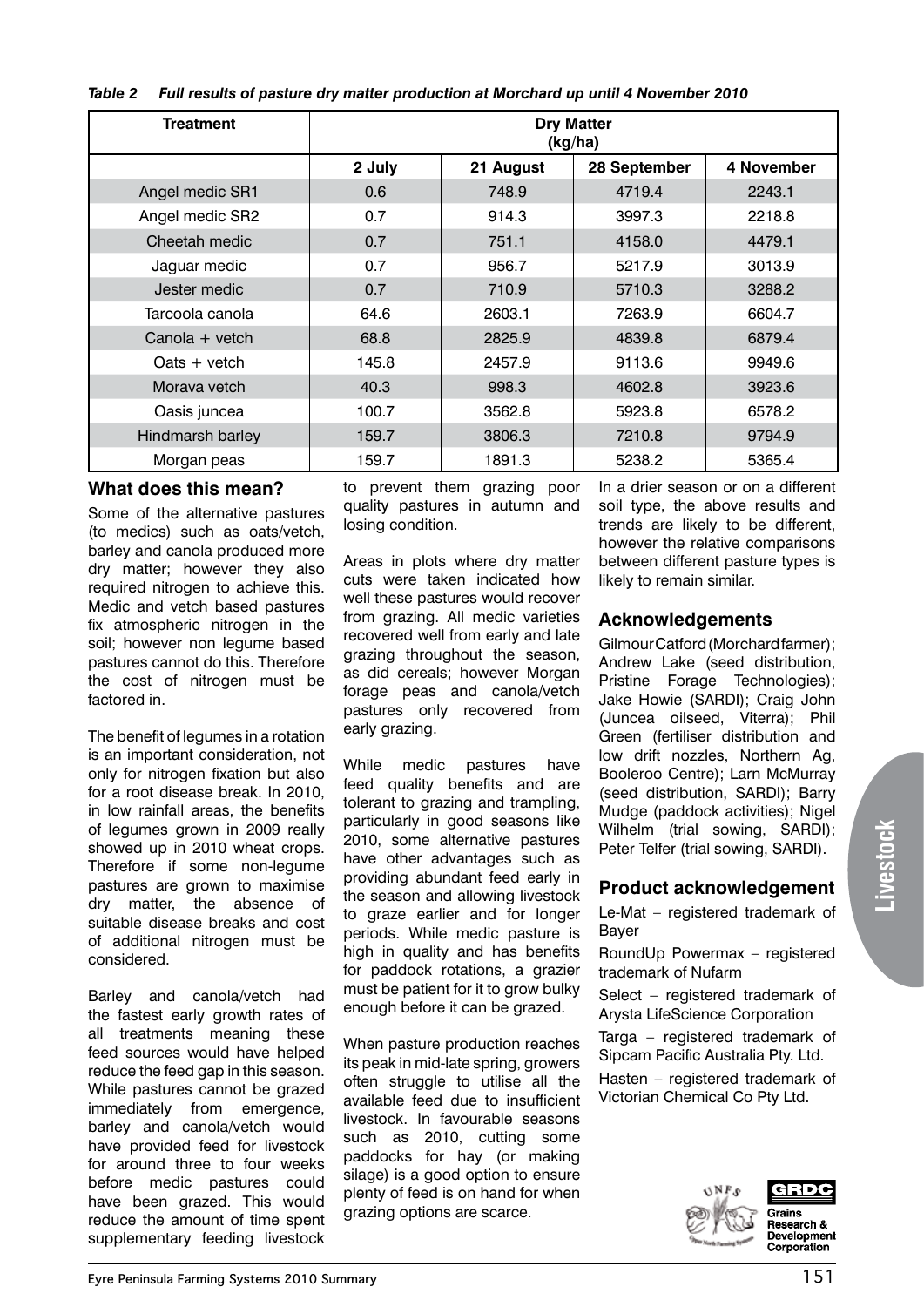### **Demonstrating Pasture Zoning in the Upper North** DEMO

#### **Jodie Reseigh1 , Michael Wurst2**

<sup>1</sup>Rural Solutions SA, Central Eyre Peninsula, <sup>2</sup>Rural Solutions SA, Jamestown

#### **Key messages**

- **• On farm zoning puts into practice farmer and agronomists' knowledge and intuition combined with relatively cheap technologies such as free maps available from the internet (e.g. Google Earth©) and satellite imagery (e.g. NDVI).**
- **• This project is helping farmers put into practice their understanding of how their property can be managed to achieve greater sustainability and production outcomes.**

#### **Why do the trial?**

A property can be divided into a number of production zones, through the use of maps (such as Google Earth©), landholder experience and the use of satellite technology. The number of production zones may vary depending on landholder experience and technologies available. Generally three or four production zones/areas are adequate. For example:

- Better cropping areas
- Unviable cropping areas
- Un-arable pastures

These can be further subdivided where there is significant variation in production. Grazing management of these zones may be managed with a combination of permanent and/or electric fencing and portable watering points.

This demonstration follows from the innovative work that the Upper North Farming Systems Group (EPFS 2009 pp. 169-170) has undertaken implementing best practice grazing management in the low rainfall cereal zone. The aim of this local case study is to demonstrate the benefits of maximum utilisation of the best cropping areas, improved grazing efficiency and increased production from poorer (unviable) cropping areas, whilst maintaining production and ground cover. The initial focus of the trial is in improving production and sustainability in poorer (unviable) cropping areas.

The aim of the farm demonstration is to increase production and sustainability and reduce costs by identifying production zones across a property and managing these zones differently. However, it is important these zones are large enough to be managed.

#### **How was it done?**

The demonstration farm in the Upper North used a range of tools and technologies to determine production zones including maps (Google Earth© and farm maps), Normalised Difference Vegetation Index (NDVI), agronomist advice and landholder experience. As a result the farm was divided into three major areas/zones: better cropping areas; unviable cropping areas and un-arable pastures. Better cropping and unviable cropping areas were further subdivided due to significant variation in production (Figure 1). On the demonstration farm, good cropping areas produce an average of 1.8 t/ha; average cropping zones produce an average 1.4 t/ha and unviable/ poor cropping zones average 0.8 t/ha.

**1. Better cropping zone –** These are the highly productive soils on the property and can be intensively cropped with cereals. This zone was further split into two further zones:

(1A) Good cropping: Cropping and annual pasture rotation; and

(1B) Average cropping: Cropping and two years pasture rotation.

By separating these two zones, areas may be more intensively cropped without the risk and costs of cropping poorer areas. It is envisaged with the use of precision agriculture that these zone will be further divided and managed more intensively.

**2. Unviable cropping zone/ Poor cropping –** These are areas of the farm which have consistently been cropped over the years but may no longer be producing profitable crops (average < 1.0 t/ha and in some seasons totally fail). In most years these areas will produce enough to cover the variable costs (seed, fertiliser, chemical, etc.), but not all of the overhead costs. It may be more profitable to take these areas out of cropping or only crop them on an opportunistic basis (low inputs). This zone was also split into two further zones:

> (2A) Poor cropping to be improved with native pastures; and

> (2B) Poor cropping to be improved with fodder shrubs.